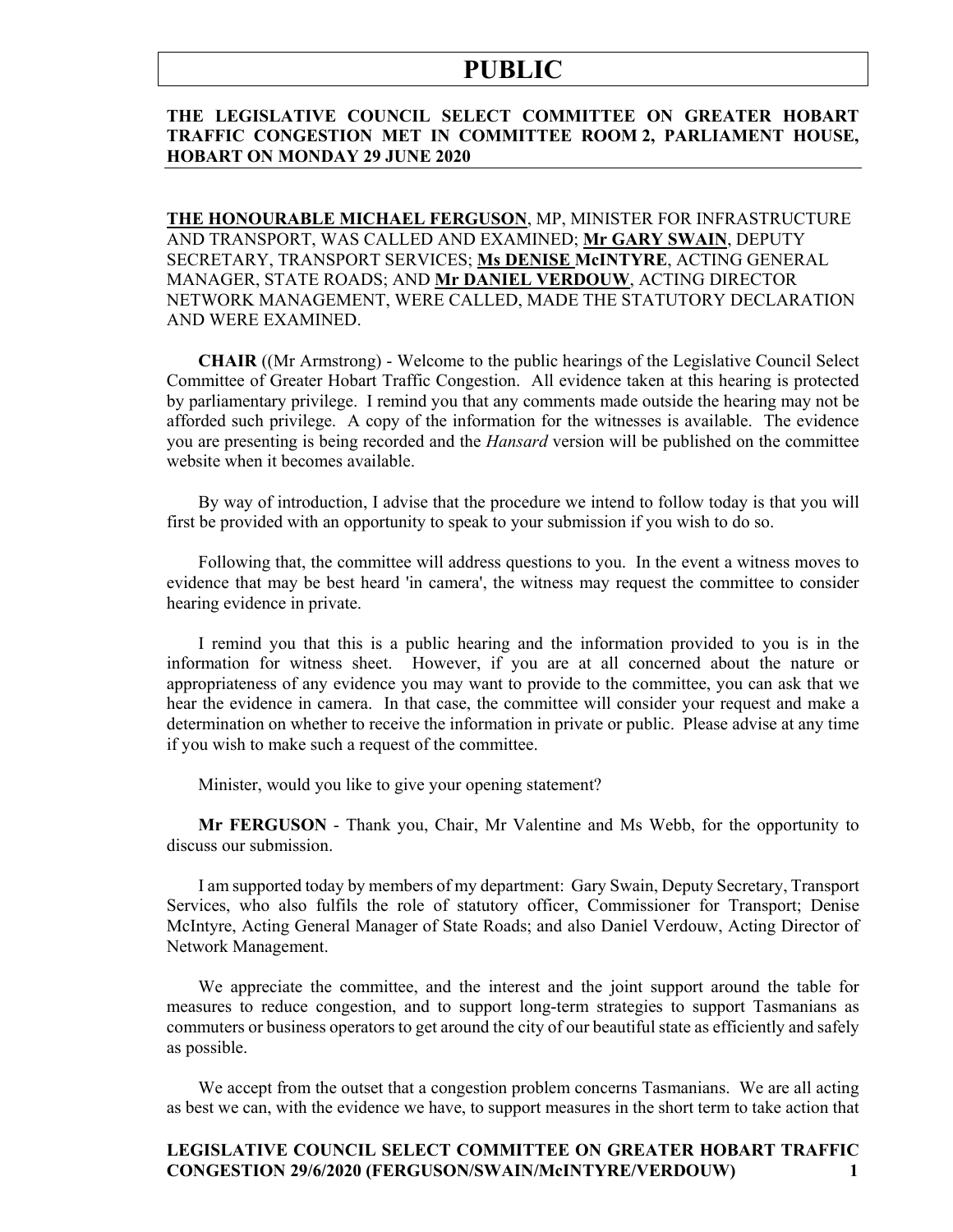will provide some meaningful help. I am thinking, for example, about incident response strategies, but also longer term, so that this Government and future governments are able to make decisions based on well-prepared advice, well in advance, for our long-term infrastructure needs.

The Tasmanian Government is investing in road and transport infrastructure at record levels right around the state. In the south, this includes a comprehensive suite of projects that includes major upgrades to meet future demand as well as making sure our current network can operate as efficiently as possible.

In 2018-19, the Tasmanian Government allocated \$30.8 million over four years as part of a full \$73.5 million commitment over the next six financial years, out to 2023, to assist in managing the growing peak-hour traffic demand in the Hobart CBD and beyond, which my submission pointed out particularly became a problem with economic and population growth around 2016.

Public consultation has been undertaken on the South East Traffic Solution, which will help maintain the liveability of Sorell and the southern beaches by improving travel time reliability through a more efficient and safer road network.

I also recently announced Hazell Brothers as the successful tenderer for the Hobart Airport Interchange project. Early construction on this joint Tasmanian Government and Australian Government project is underway, subject to some recent bad weather in the last week or two. Additionally, Hazell Brothers was also awarded the contract for the Richmond Road upgrade, which will further improve road safety and access to Hobart.

While COVID-19 has reduced traffic volumes in greater Hobart in the order of 15 to 20 per cent, I am advised traffic has started to return and it will, of course, continue to grow. Consequently, traffic flow around Hobart remains a key focus, and we are currently implementing the Greater Hobart Traffic Solution, which will help improve the efficiency of our road networks and public transport.

This includes the start of planning to build the fifth lane on the Southern Outlet, between Kingston and Hobart. This lane will allow buses, emergency and multi-occupancy vehicles an easier run on this key transport route. We might come back to this later, but I put forward the view as well that it might place a greater level of interest for commuters to take the bus or to fill up the car.

This fifth lane will connect to bus clearways in the city and, with the transit lane and Kingborough park-and-ride facilities, is the first of the city commuter transit reforms planned for each of the three major arterial routes ultimately connecting to a city transit hub to support ongoing population growth.

Through the Hobart City Deal, \$20.8 million has been allocated to address traffic issues affecting Kingborough, including redevelopment of the Kingston Bus Interchange and park-andride facilities, to provide for a higher volume of passengers in the future.

A Kingston congestion working group has been established to provide a forum for officials from the Tasmanian Government and Kingborough Council to discuss, make recommendations around the co-design and oversee the use of the \$20.8 million Kingston congestion funding allocated in the City Deal.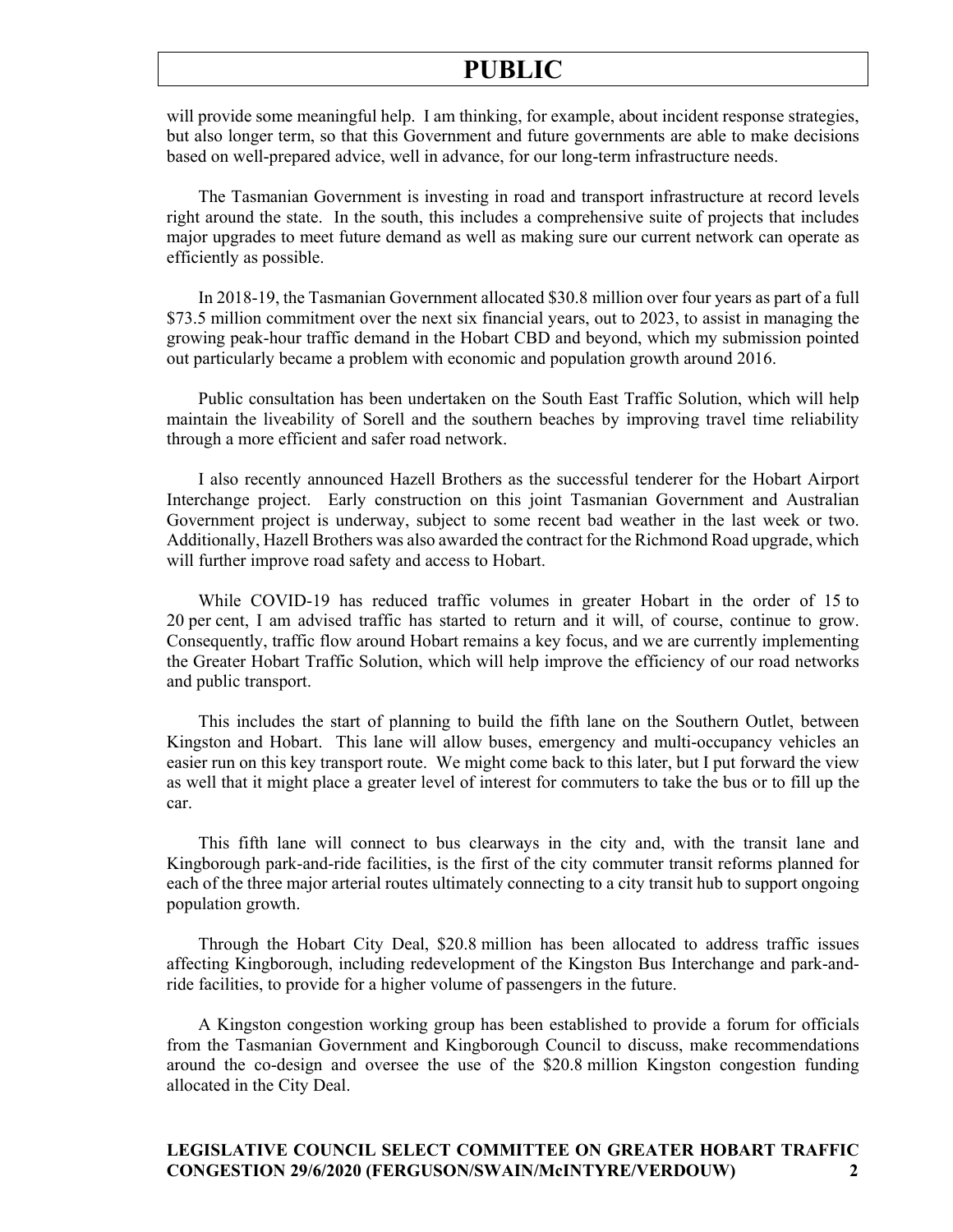The working group reports to the City Deal Transport and Housing Project Steering Committee. Preliminary designs have now been prepared for that transit lane on the Southern Outlet, bus lanes in Macquarie and Davey streets, and two park-and-ride facilities, one at Huntingfield and the other at Firthside.

Stakeholder engagement to inform the final designs will be undertaken in coming months. A report detailing concept designs is due to government in September. While transport infrastructure projects have a significant time frame from planning through to construction, to provide stimulus to the economy and assist with recovery from COVID-19 the department is currently assessing which projects are able to commence earlier than originally programmed.

I can confirm that the park-and-ride facility at Firthside has been brought forward, with construction due to begin later this year. In addition, consideration has been given to which bus priority and active transport measures can be implemented on Davey Street to coincide with pavement maintenance works scheduled for later in the year.

In terms of the status of other transport initiatives, I advise that the first phase of planning for the Hobart Transit Centre, involving and identifying the size of the area required and functional needs as well as the technical feasibility of an underground facility at lower Elizabeth Street and Franklin Square, is underway by WSP Australia. I expect to be briefed on final findings of this work.

WSP Australia, which has experience in designing transit centres and advising on operational requirements, will continue a second master planning phase. This involves developing concept options, program delivery options, and examining the constructability of two transit centre options.

This, of course, will involve stakeholder engagement, integration of the concepts with the surrounding precinct, impact assessments, refined cost estimates, and the rapid appraisal of any nearby alternative sites.

Work is also underway on planning for the establishment of a cross river ferry and improvement to Hobart's bus network.

Both the Tasmanian Government and the Australian Government have also committed to the delivery of a new Bridgewater Bridge.

Since the beginning of the year, we have already changed the operation of the traffic lights at the top of Davey Street, to allow Davey Street to operate more efficiently during the afternoon peak, and changed the operation of four other intersections as well to improve efficiency.

Last year, the department introduced an incident management plan, which is seeing tow trucks strategically placed around the Hobart network to ensure that when incidents do occur, vehicles can be quickly removed, minimising delays. These trucks are also removing cars from clearways on Macquarie Street during the morning peak, ensuring that we have maximum capacity.

All levels of government can contribute to managing congestion in Hobart. We need to recognise that three-quarters of morning peak and two-thirds of afternoon peak traffic travel to and from Hobart, which I am sure you will remember from my submission - for example, the City of Hobart has a key role to play in implementing traffic management solutions through its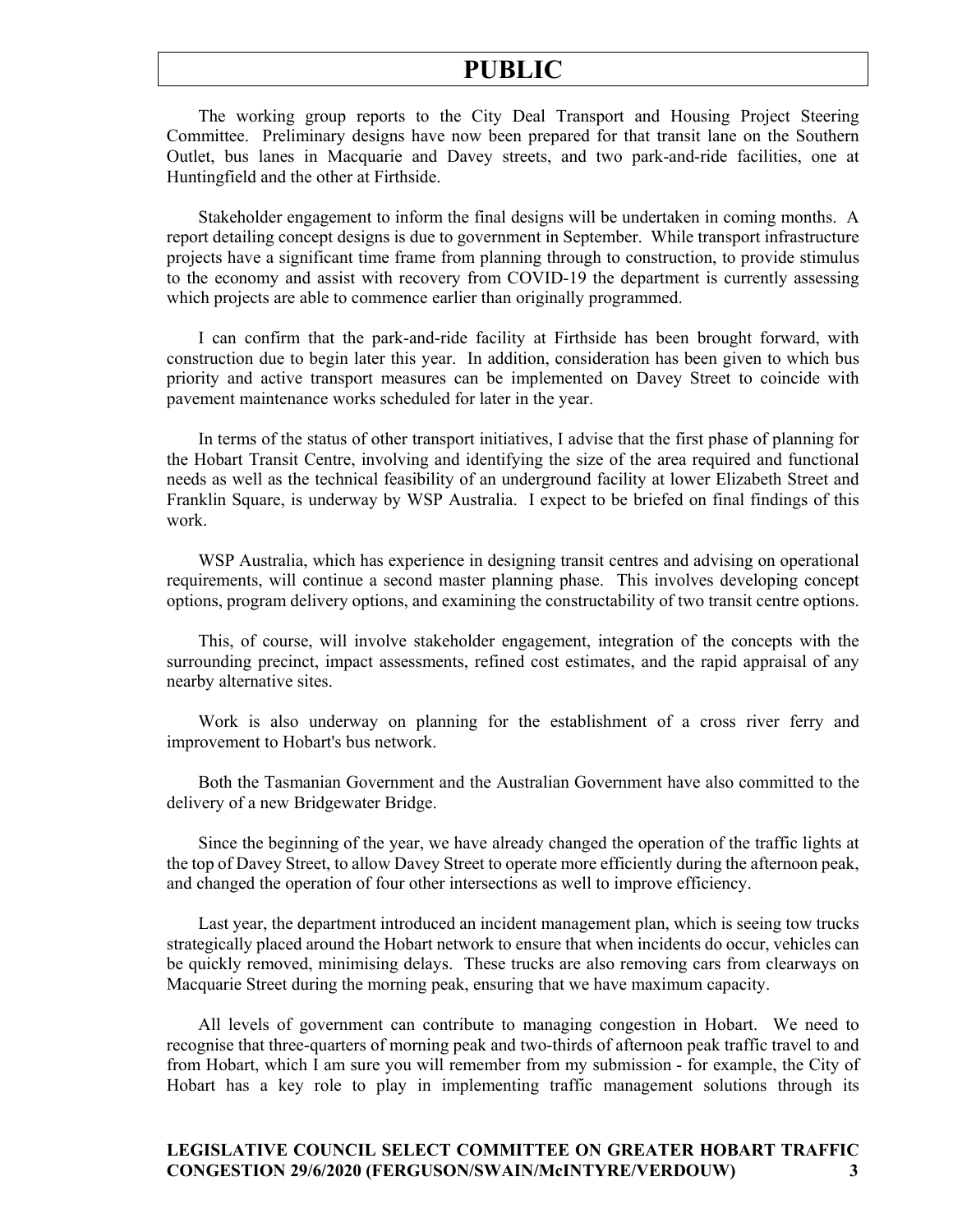responsibilities for providing for passenger transport, managing clearways on its own local government streets, parking, pedestrian flow, events and construction activities within the CBD.

The way people make decisions about travelling into the CBD also has significant impact on congestion. I am sure we will have a discussion on that, particularly the Government's desire to see some mode shift. Adjusting travel times to avoid peaks, avoiding queueing across intersections, not parking in clearways and no-standing zones, proper merging and general courtesy on our road network: these all ease congestion and make the journey better for everyone.

The department has also ongoing work looking at the potential feasibility of a Hobart western bypass connecting the Southern Outlet to the Brooker and Tasman highways, using tunnels to bypass the CBD. That is a work in progress for long-term consideration.

In conclusion, southern Tasmania is, as we all know, a great place to live, work, raise a family and do business, but we need to keep it that way by making investments in infrastructure, making decisions with smart technology and encouraging human decision-making that supports reducing congestion to allow us to all sustainably grow and continue the good work that has been started in our beautiful state of Tasmania.

I am happy to address members' questions.

**CHAIR** - Thank you, minister. The Southern Outlet: we heard from the NCK Evers organisation, I think it was, about the tunnel position you just touched on. Can you elaborate? Is that being taken seriously? We heard from other organisations about the flyovers they had, and that they bought land back in the 1960s, I think, as far as the government of the day properties, so that they could do flyovers to link up with Burnett Street.

Is there any work done on that? They are also telling us they do not do flyovers now, and that tunnelling is a much more economical way in the long term. What sort of work has gone into that? Is it a serious option, or is it just too expensive?

**Mr FERGUSON** - Chair, in a moment I am going to ask my deputy secretary, Garry Swain, to provide some details here, but the concept for the long term is being taken seriously. Tunnelling in any place is a very expensive investment for any government to consider, particularly when you're looking in the billions of dollars - not the millions of dollars - for tunnelling.

The concept is being taken seriously, but there is no view that it is an immediate solution - nor should it be, given that we are, I hope, settled on the science that nearly 80 per cent of the traffic coming from the southern, eastern or northern suburbs of Hobart is in fact intended to finish its journey in the Hobart CBD.

So the bypass option is an interesting one. It is potentially a long-term one. Any government will need to be aware of its feasibility or otherwise, and so from that point of view consultants have been engaged. I will ask Mr Swain to give you a status report on that, and even any other observations from an expectation point of view about what that may, or may not, lead to.

#### **Mr SWAIN** - Thank you, minister.

Picking up on a couple of themes the minister raised, if you go back to when we first started looking at congestion, there was a bit of discussion about this measure or that measure. As we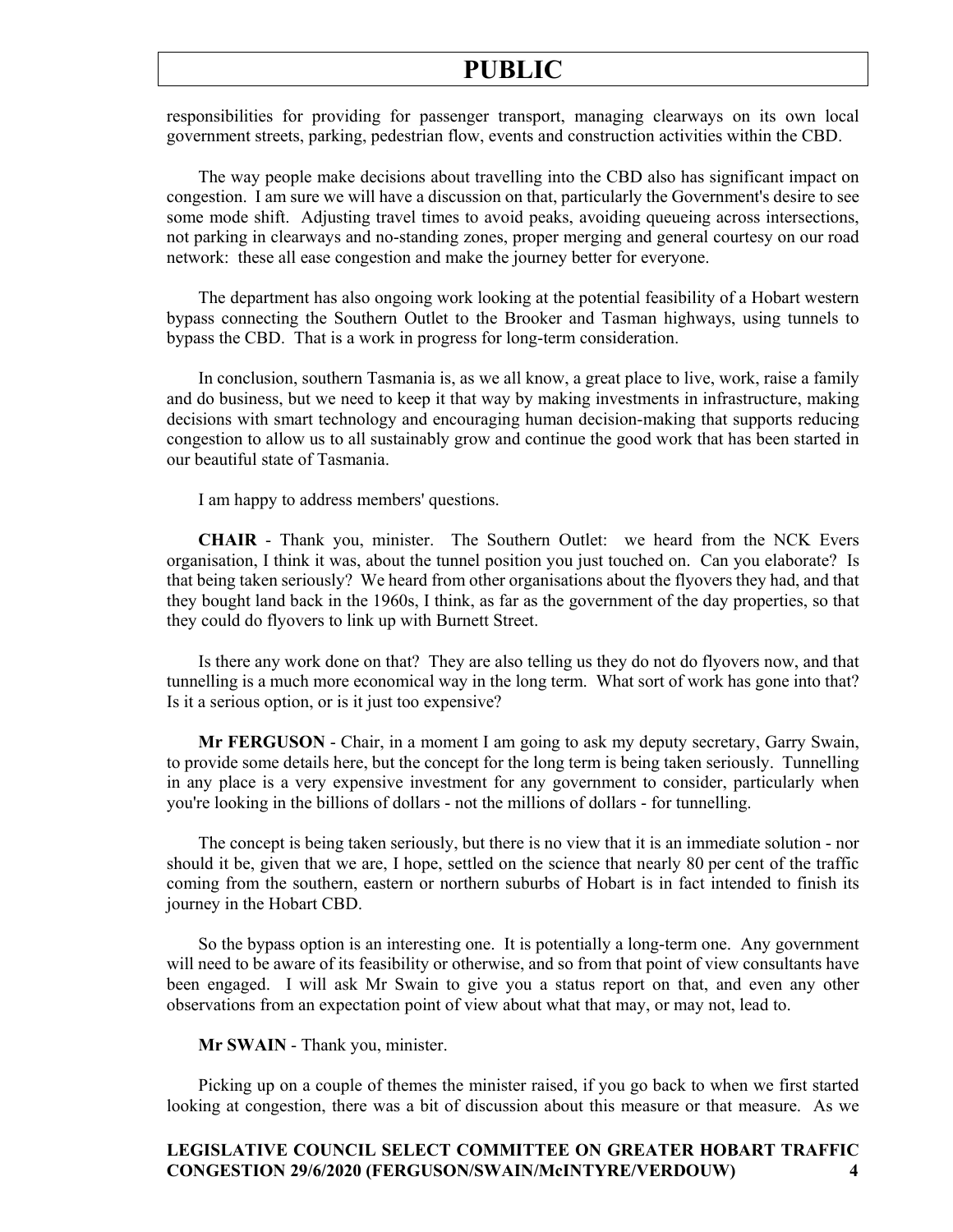started to do the analytical work, it is really about flow - it is really about the rate of increasing traffic on different arterials. If you track that through, typically it's not going to be that it is this solution or that solution - it is how you sequence them.

They probably all need to be used at some point, when you reach certain volumes of traffic. That's how we've looked at this issue of a tunnel - not so much is it good or bad, but what would the preconditions be, and where does it sit in the suite of solutions that is appropriate for Hobart?

As the minister said, we've had GHD Group do some consulting work. We've also used Ken Kanofski, the outgoing CEO of Roads and Maritime Services in New South Wales, who has a great deal of experience at a national level in relation to tunnels. He has helped the department guide GHD's work and has done a number of the motorways and toll roads in New South Wales over the last decade or so.

Through that work, I guess we have a much clearer understanding of the costs. They are in the billions, so it is quite some way off for Hobart - and if other measures are very successful, particularly passenger transport and other demand management strategies, you would keep pushing it out. In a sense, when you go into those really big capital solutions, you know your other mechanisms haven't worked, and you haven't been able to keep up with that pace of increase or alleviate it. Success is probably that you don't get to this one, because your other measures have been successful in avoiding having to spend that much money.

However, out of that work have come some understandings we didn't have because we don't do this kind of work. A couple of those are just around the construction complexity and disruption of tunnels. The boring machines need a 50 000 metre launching pad - think of that as 50 000 metre blocks - so that is a significant and difficult task in an urbanised environment.

In Sydney and other places where they use tunnels, it's still more expensive than just acquiring and clearing a swathe of land through suburbs. It is very difficult to get social licence for any project that clears big swathes of land, so it is really used as a project in high-density cities where the land acquisition option isn't possible.

Yes, we've looked at it very seriously. We have a piece of work that is just about to be concluded, and what it really will say is that for a tunnel to be considered, you would need to have worked through your other options and taken them as far as you can, because a tunnel is very expensive and disruptive.

**CHAIR** - It's a last resort, virtually.

**Mr SWAIN** - You also have stacks coming out of the tunnels periodically, and you have to have ramps that have maximum gradients that come back to the city. Where those ramps land, they can actually take up a fair chunk of land themselves. So if they are landing in the city - because as the minister said, you have a lot of your transport task ending in the city - you might have to take out most of a block to get a ramp.

It has been a very valuable exercise because we are consistently asked about tunnels and where they sit. Based on this piece of work, I think the department has a far greater level of understanding than we historically had. We particularly benefited from having Mr Ken Kanofski's involvement, because of his background on the mainland.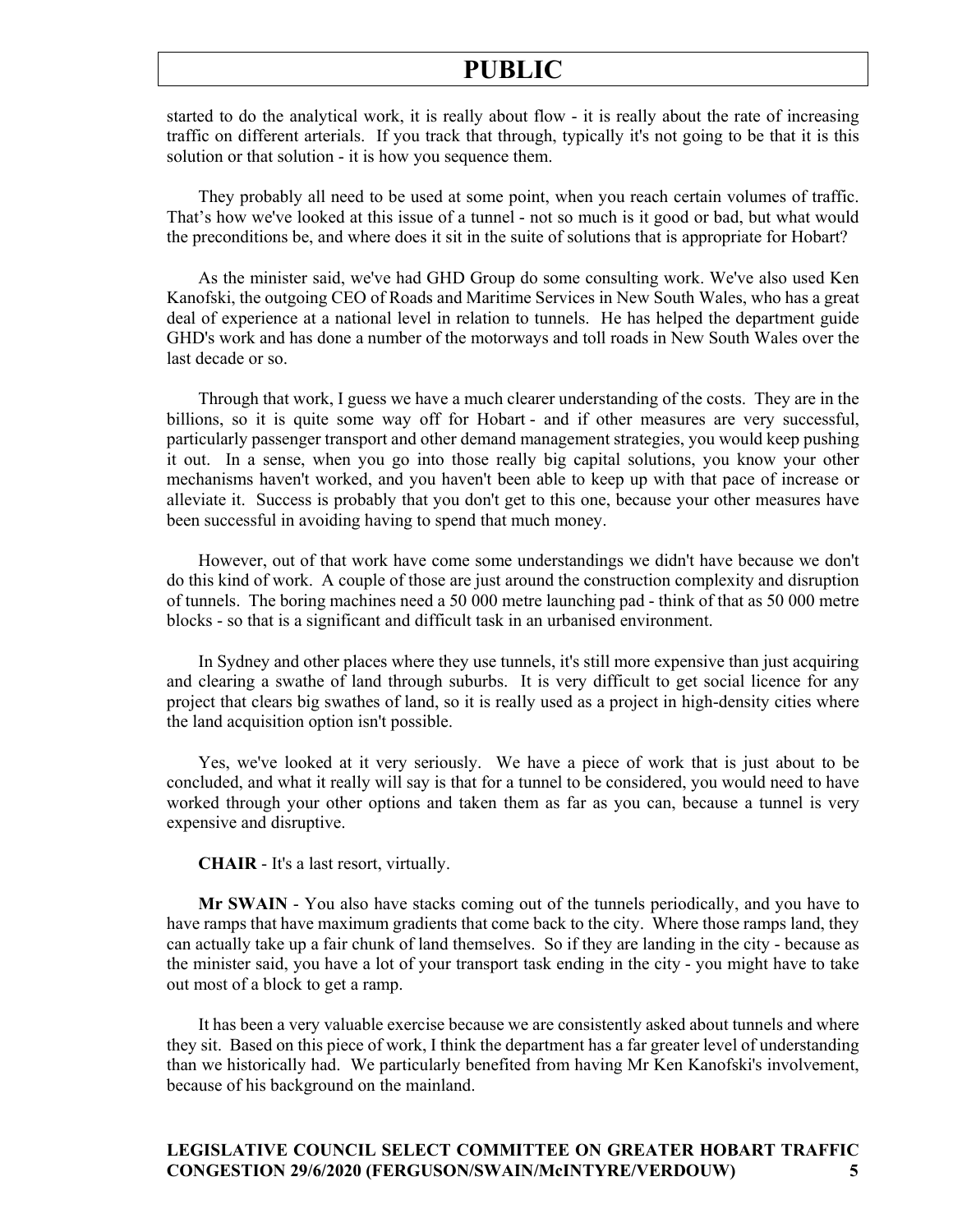**CHAIR** - Thank you. It is good to get that on the record. The other thing, before I come to the other members -

**Ms WEBB** - While we are on that topic, can I come back to it or can I do it now? Through you, minister, can I then clarify the next steps? I hear you saying that this piece of work is nearly completed, and it will inform really valuable advice and a clearer understanding of all the parameters involved in taking that forward, if it were to be taken forward.

Does it now sit as a piece of advice until a determined date down the path? I heard you express that this is potentially a long-term action to take, if at all.

What is the expected time to revisit, in light of the success or otherwise of other measures, and to reconsider the advice provided through this feasibility exercise?

**Mr FERGUSON** - I am going to throw straight to the deputy secretary. We want to be as open as we can on this. I am just whispering a question about whether there are any IP issues involving the report we have commissioned, which I will take on notice, if that is okay. We want to be pretty open about its findings, or at least a summary of those report findings, so that people can come to understand what would really be involved with the tunnelling concept that was floated by the NCK Evers Network.

**Mr SWAIN -** A key part of the actual transport task has also been done through Daniel Verdouw's area and Denise McIntyre's team.

Really there is a premise behind the tunnelling option that a substantial part of the task is to bypass the city. The work we have done says three-quarters of the traffic is coming into the city, staying in the city and leaving from the city.

In terms of a trigger for it, I am not sure whether we will do three-yearly or five-yearly updates to the traffic survey - probably at least five-yearly. You would need a significant uplift in traffic, but you would also need to have a change in the traffic pattern to take a further look at tunnels.

Other things we wanted to get out of it - which we will - are things like indicative cost per kilometre, and a basic understanding about disruption, elements I talked about before. That work is valuable generically. We have looked at a particular tunnel, but in future there may be other things you would look at - probably the most prospective would be when we get to the point where the Tasman Bridge cannot be augmented in any way. It might be that you would look at a tunnel using some of the information we have from this one. However, at this point we are talking quite a way off in the future.

**CHAIR** - The geology and everything will have to come into it, won't it?

**Mr SWAIN -** We did get some interesting findings on the geology. I think they call it 'boulderised', which effectively means you have silt with massive boulders in. It is not an easy tunnelling environment under Hobart. You obviously have the risk of collapse. The boulders are huge - very hard pieces of rock you have to get through.

**Ms WEBB -** That was just clarifying that. For example, the survey done every three or five years is potentially a trigger point for reconsidering how successful we have been with measures, and what measures are now perhaps coming into consideration, or being reconsidered.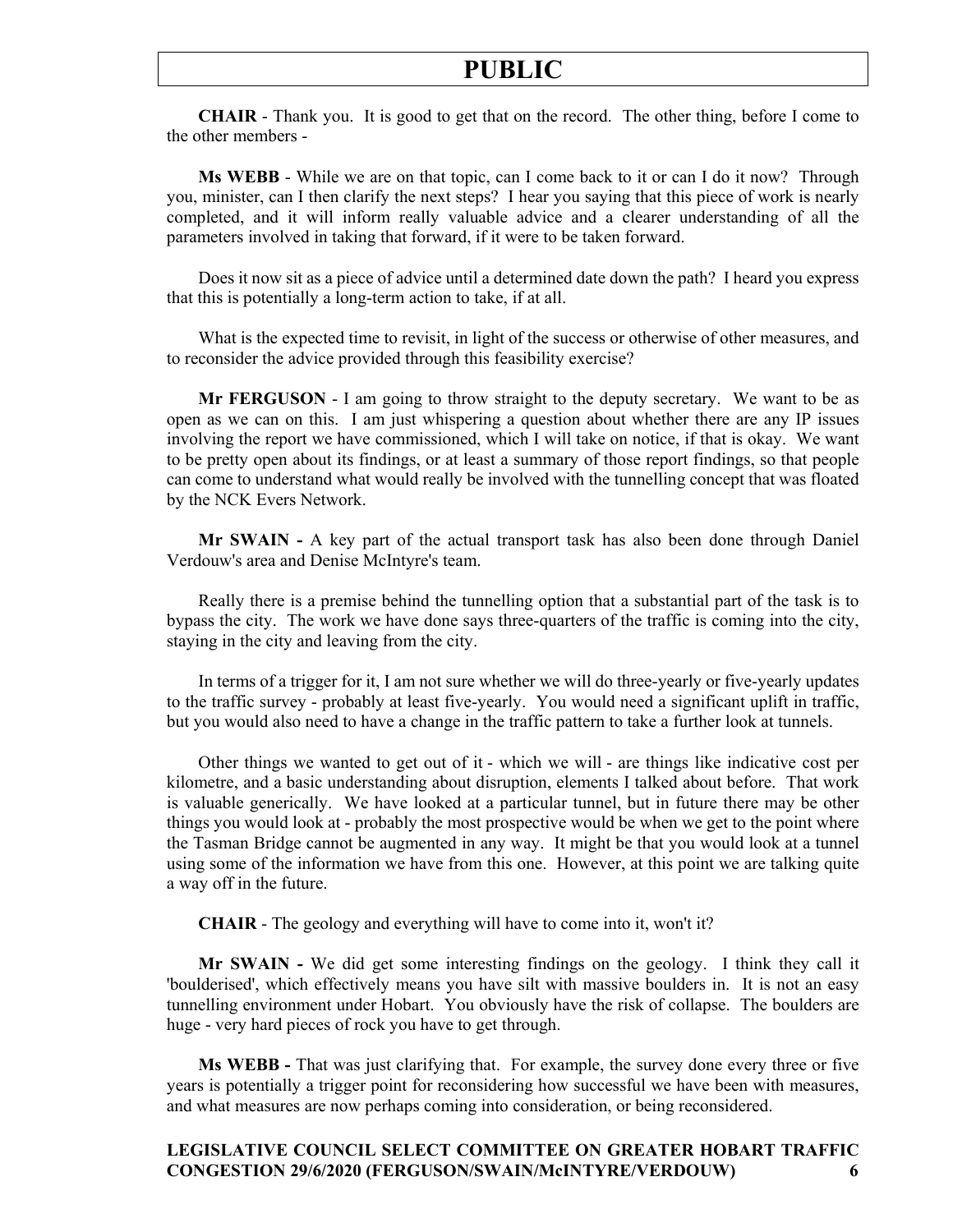**Mr SWAIN -** Congestion is a relative concept, really, relative to other similar cities in terms of liveability. If we are successful, we will be at least keeping pace with that rate of growth. That is what success would look like, in my view. That is in the hundreds of vehicles a year that you need to either get to change mode, or change their behaviour in terms of when they travel.

I think your question teases out a really important outcome that. We are not talking about moving or changing the travel decisions of tens of thousands of people. We are probably talking about hundreds of people around peak a couple of times a day, and then keeping up with the growth as you go.

**CHAIR** - Recently, Hobart City Council has talked about reducing its speed limit from 50 to  $40 -$ 

**Ms WEBB** - Thirty, I believe.

**CHAIR** - The way I look at things now, you have traffic coming up the Southern Outlet at 100 kilometres per hour, and then 80 kilometres per hour, and then they come into a 50 kilometres per hour zone down Macquarie Street. Admittedly, you go into four lanes in parts of it. I believe that causes some congestion, because you have traffic coming up at a high speed, and coming down. I must say that since the lights have been synchronised in Davey Street, that has helped because I travel that road a lot.

Do you think reducing the speed limit to 30 kilometres per hour in the city is going to add to congestion for traffic travelling through it?

**Mr FERGUSON** - I am happy to give a top-line response. Some very senior members of my department might care to give their own judgments or suggestions on the way forward.

It would be good to actually look at the City Deal documentation I have supplied with my submission. We talk in there about the work that is going to be, and is, underway on a collaborative basis between State Growth, the Hobart City Council and other councils around precinct planning, so that there can be a careful stepping-through the evidence on what is the best approach here.

I am aware of the proposal, but not the specific details of what the council is intending to achieve by the proposed speed reduction from 50 to 30, but I believe it is connected with pedestrian mobility and safety measures.

**Mr VALENTINE** - I think it's the core of the CBD; it's not the main arterial routes, from what I've heard, but I stand to be corrected.

**Mr FERGUSON** - Yes, it would be a good question to put to Hobart City Council, but from an instinctive basis, as a state government, we are not worshipfully in love with the proposal at all.

We think it is premature at this time to be putting forward that kind of significant speed limit reduction on a policy basis. The Hobart City Council is entitled to ask for the Commissioner for Transport to consider the proposal.

As an onlooker, as a state government, we would be interested to ensure that we weren't slowing down the city to the point that it made congestion worse. We would be interested in the evidence the precinct planning that is underway should give us. From that point of view, rather than being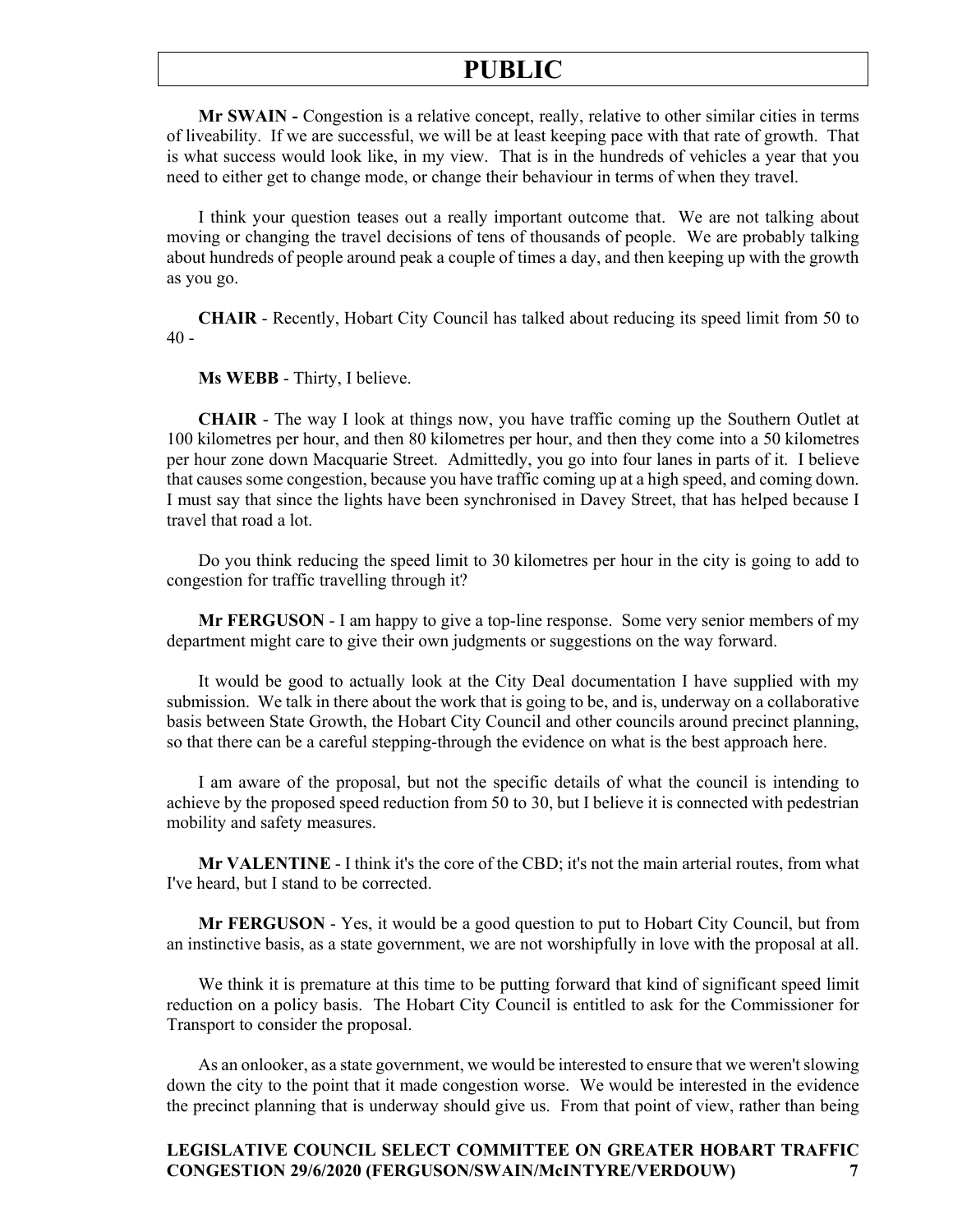hypercritical of Hobart City Council, I think we ought to be able to see what the precinct planning yields before we start looking at those kinds of proposals.

I think we are all interested in and want the smooth movement of motor vehicles, pedestrians and active transport, understanding that there potentially are safety benefits from lowering the speed limit, but you would need to know exactly what the other consequences would be. I would like to invite the deputy secretary to respond further, to give you the best possible fully rounded answer.

**Mr SWAIN** - Thank you, minister. I cannot pre-empt a decision I would make as transport commissioner, as you would understand.

Just following from what the minister said, under the Safe System, which guides a lot of the thinking around speed and safety in general, for both the department and the transport commission, it is sort of premised on the idea that humans are fallible, and there needs to be some forgiveness in the operating environment. In a higher density operating environment that presents the case, or at least part of the case, for lower speeds. However, it then always has to be balanced against other considerations, including efficiency and productivity.

We have some evidence that the average speed in the city is not much higher than 40, which suggests there isn't a lot of trade-off between safety and efficiency. You can have a safer environment without a productivity detriment at 40.

I think it would be much harder to make that case going below 40 to 30, if that's what Hobart ends up proposing, but I haven't actually anything in front of me at this point.

**Mr VALENTINE** - Some clarity on that. When you say average speed of 40, are you talking about the main arterials, or are you talking about in and around -

**Mr SWAIN** - The central seven or eight blocks, yes. It is a little counter -

**Mr VALENTINE** - I think it is 42 on Macquarie and Davey and that's how the lights are sequenced, but I was interested to know whether that average speed of 40 was holistic, or whether it was just on the main arterials.

**Mr SWAIN** - I might flick to Daniel Verdouw on that one, if that's okay.

**Mr VERDOUW** - Yes, so different roads, different block lengths with the lanes, so you're correct, there are differing operating speeds on Macquarie and Davey Streets. I think it's about that 42 to 43.

On some streets like Elizabeth Street, it's a little bit lower. I don't have the numbers in front of me, but it is a little bit lower, but it is not as high as Macquarie and Davey streets.

With the operating speed, we normally work on about an 85th percentile of the posted speed limit, and sometimes a bit lower in quiet urban environments.

**Mr FERGUSON** - I think the committee would like to know, if I can invite the question, which is how Mr Verdouw knows this, because some smart tech is being installed. I think it helps us with our decision-making.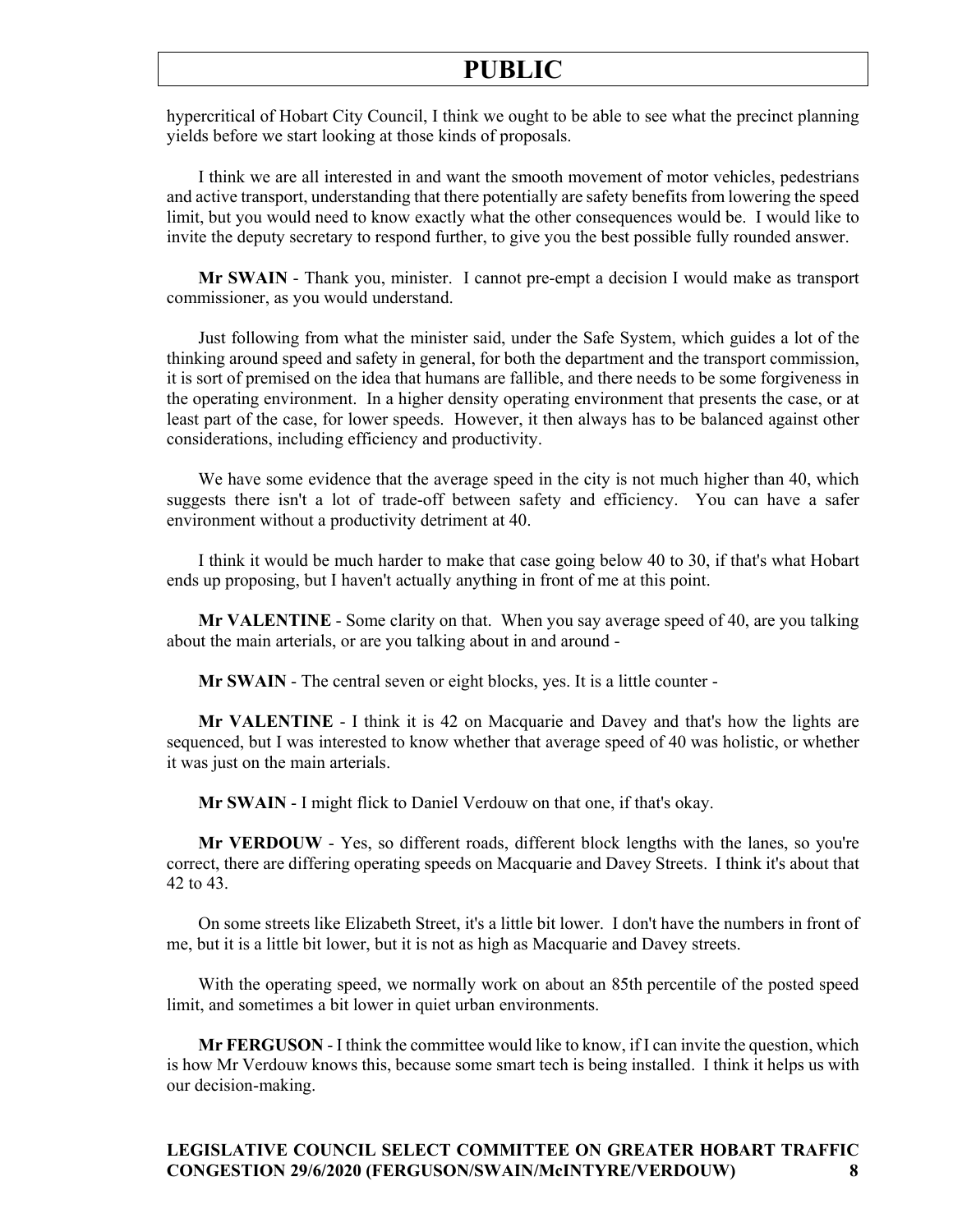**Mr VERDOUW** - Thank you, minister. The Government has invested in some Bluetooth technology on a lot of the signals in and around the Hobart CBD, as well as Launceston and rolling out across Burnie and Devonport. These Bluetooth receivers can ping devices in vehicles and actually measure the travel time between the different signals, so that is a new data source that we've been able to use to track that travel time and that reliability of movement through our cities.

**Mr VALENTINE** - Is that something that is in place permanently, or just when you do studies at various times?

#### **Mr VERDOUW** - It's permanent.

**CHAIR** - Nearly everybody who appeared before this committee raised the issue of parkand-ride, and I notice that this is going to progress in the time frames. We have also heard that our bus fleet hasn't increased since I can't remember what year.

With park-and-ride, I take it there'll have to be a survey for the first few months when it starts operating, but can you just elaborate how it will actually work overall? Is it going to be reduced fares for people who use it, or is it going to be full fare, or is it going to be free?

**Mr FERGUSON** - Okay, we'll jointly answer. This is going to be a collaborative effort going forward, noting that we need to build the infrastructure in the first instance so that the park-and-ride facilities exist, or at least exist in a far better fashion than they do at the moment.

We note that there have been some park-and-ride facilities for some time now, but to be fair they're underdeveloped. They were a good attempt at the time, and we can do better.

Kingborough is going to be really leading the way here in the first infrastructure. With Kingborough, we recently announced that the working group is significantly advanced and now looking to go to tender for building this construction season - so that is the warmer months over summer and autumn - and we expect that infrastructure to be in place.

**Mr SWAIN** - In March.

**Mr FERGUSON** - In March, thank you.

It will be ready to use on current time frames. That is actually brought forward, I think, by a year from an earlier plan, so we are really accelerating that.

The council has been excellent to work with, with State Growth, and that has to be seen as an asset, and not in isolation. It has to be an asset that's seen together with the next stage in coming years, when we build that fifth lane. We expect to be able to then place some priority on the use of that lane.

I don't want to be in any way whimsical about this, but what we need to see is commuters who are not really happy about length of time sitting in traffic, seeing that buses might actually be a better option for them tomorrow. Catch the bus tomorrow. Park-and-ride. Get on the bus, because the buses are actually getting through with the bus-prioritisation measures - on Macquarie Street, for example, which will later be followed by the fifth lane on the Southern Outlet.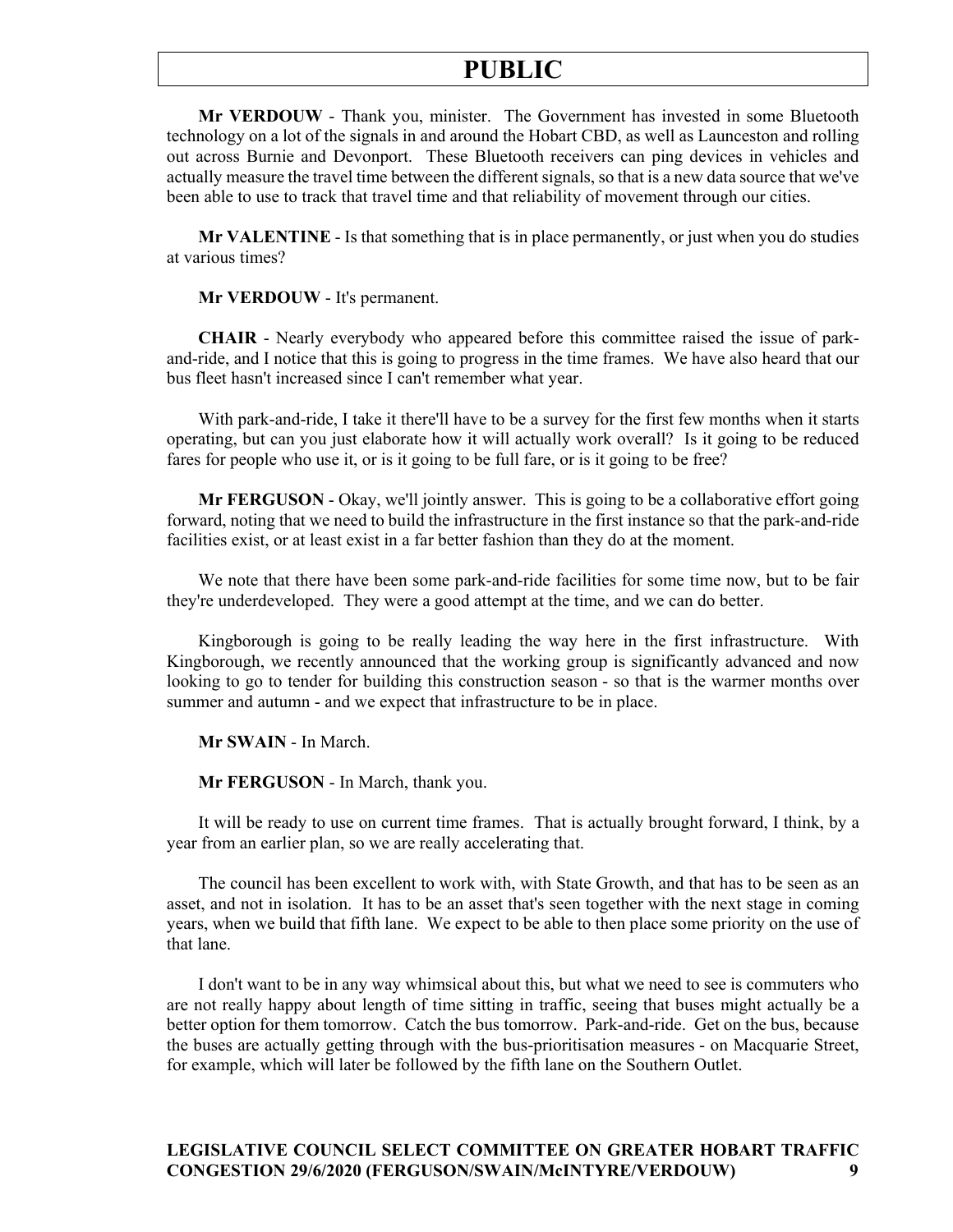These things taken together, we hope, will inspire a change in mode shift by the travelling public, so we are actually then relieving the congestion.

**Mr SWAIN -** We have had park-and-ride, but it hasn't been integrated fully, and that is probably a reflection of where we have been at generally in terms of transport planning.

Through the City Deal, and the transport vision brought into it, the level of collaboration between ourselves and councils has never been higher, and it is a really useful thing. Inside the agency, we are operating quite differently. We used to have State Roads, which Denise McIntyre is the acting GM of at the moment, and Road User Services, which was Martin Crane, and Penny Nicholls, who many of you would know.

A lot of the work was quite separate, and increasingly now we are bringing that together, because we need integrated solutions.

With park-and-ride, there are issues. If the facility is too close to the end destination, the literature says people will not get out of their cars, so there is some thinking to do about where those locations are. Kingston and Sorell are two locations which should be appropriate, but if you got much closer, it gets more debatable whether people will get out of their car.

We have some more work to do in this space, probably looking out a bit further - so we are looking at places like Huonville and seeing how those arrangements should be set up. You are quite right - they have to dovetail in with the network and bus service provision.

In this place we have talked a number of times about the large project that has been running for three to four years on repurchasing bus contracts. Through that process, we have had a lot more value out of the budget that has been escalating at CPI through that process. We have done a lot to swap and change the mix of services and the frequency of services, which has allowed us to better service some communities that have experienced a lot of growth in the last 15 to 20 years. Kingston, Margate and Huonville are examples of areas that have had an uplift in service, so that is coming together already, and that is part of the thinking around why Kingston should be at the front end of this. We can get the physical works done, and through the bus procurement project we have done some uplift in services already.

We are working with the council to see if we can extend that a little bit further, and do a trial of some additional services to see what response we get in terms of patronage. It is a little complicated because of COVID-19, which gives us a distorted base - and the minister articulated the challenge, that you need a level of frustration to get people to move.

We will be challenged by that, but we certainly do not want to take longer than we need to, because of what is probably going to a relatively short-term phenomenon.

In terms of fares, we are yet to provide any advice to the minister on that issue. It is something we need to think through very carefully, and you may want to consider a couple of different fare options during the trial to seek to test sensitivity.

**CHAIR** - Some sort of incentive to get people on the buses.

**Mr SWAIN -** Also there is generic literature around 'demand elasticity', but it varies from place to place - because the 'time premium' people have to pay on a bus versus a car is different from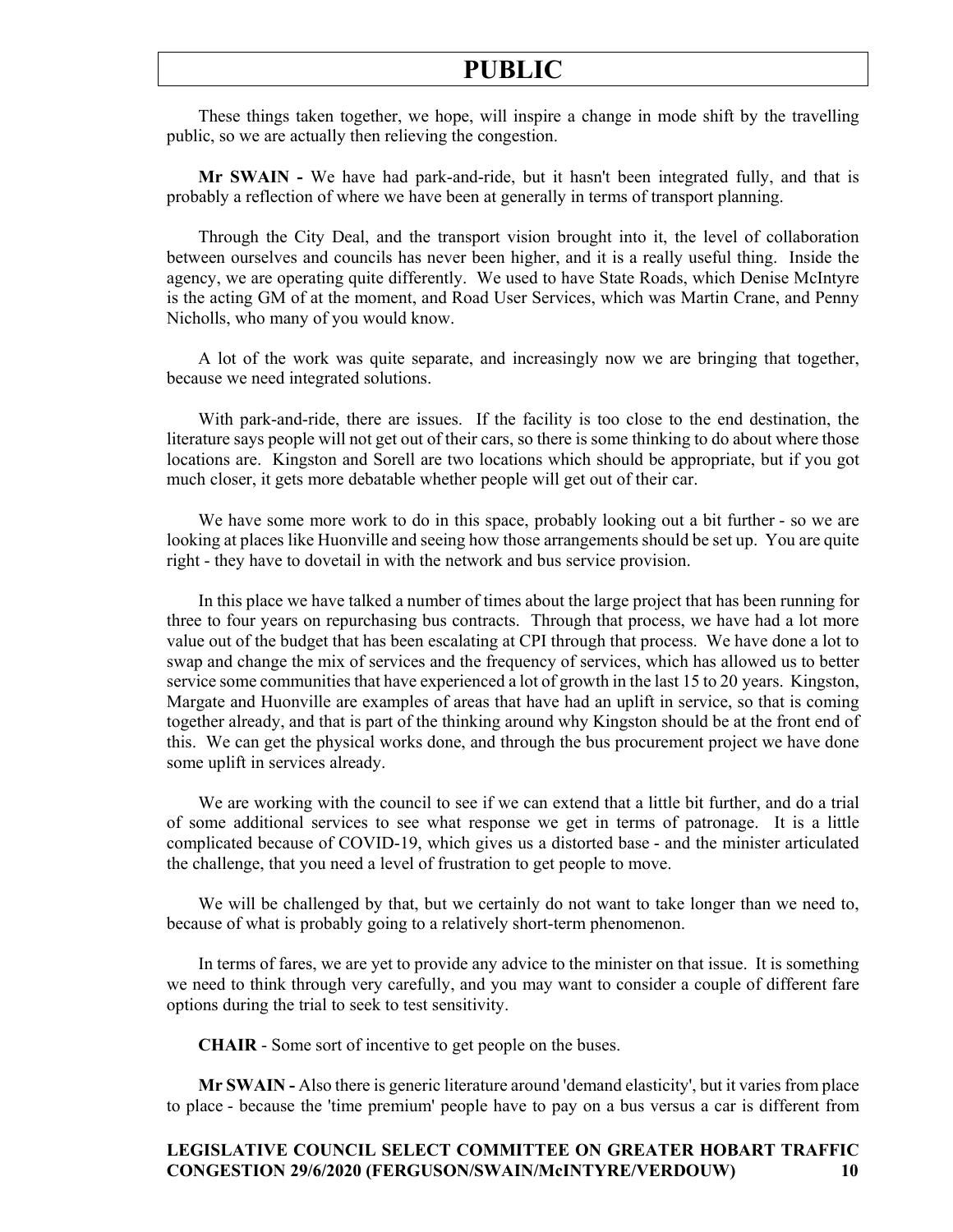place to place, with little elasticity changes. We may need to give some thought to how we test that in our particular context in greater Hobart.

**Ms WEBB** - Picking up a bit more on the excellent park-and-ride initiative coming through in Kingston, which is really pleasing to see, where are we at in terms of the capacity of those buses? Given that we want to increase ridership on peak-hour buses by a park-and-ride facility, where is capacity at the moment during peak hour on buses from that location? Is the intention to put more buses, or more frequent buses, in place as that park-and-ride facility comes into play? Will there be more capacity?

**Mr SWAIN -** We have some uplifting capacity, as I said. Patronage pre-COVID-19 was actually up a bit on our forecast, so that is a positive trend in terms of the Southern Outlet challenge.

I guess it will depend a lot on the trial. We hope to get good community support for the trial, and that would then allow us to come back to the minister and say perhaps there is a case here to consider a service uplift. It really will be very important how that trial is received by the public, and whether they use the services.

**Ms WEBB** - I am just thinking about the tension between a trial having sufficient capacity for a successful response from the community, and if it does not have the capacity to accommodate a successful response from the community, that then becoming a frustration - in a circular fashion, impacting on the success of the trial.

Is it the intention that you would be looking to meet capacity as it presents during that time? If so, is there capacity in the bus fleet to do that? My understanding is that even though we have had an excellent repurchasing program and seen improvements around accessible buses, we have not increased the size of our fleet. We have shifted where we use it, and how we use it.

If we need to increase capacity, will we get more buses or will we just shift them from somewhere else?

**Mr SWAIN** - It is a bit more complex than that. Where we have changed the nature of services - which means that you might end up with more buses in total - we have not done that calculation, to be honest.

We have some challenges around fleet availability in peak hour. We are working through that exact issue with Metro at the moment. After the WSP consultancy advice the minister raised, we have a stylistic view of when those extra services might need to occur. We are working with Metro.

**Ms WEBB** - Can you explain what that means to me? A 'stylistic' view of when -

**Mr SWAIN -** They think we need *x* more services a day. We have not then taken this to the operator and said, 'We will now work with Metro about exactly when those services would best occur, and how that fits in with their fleet allocation and their dead-time running, where they move buses between different services in different times.'.

There is a sort of notional uplift, then we have to take it to Metro, as the main operator, and say, 'Now we need to operationalise that; can it work that way? If so, how many buses would it need? Do we have those buses?' We are working through that exact issue now. There is some funding under the City Deal to accommodate that through the trial period.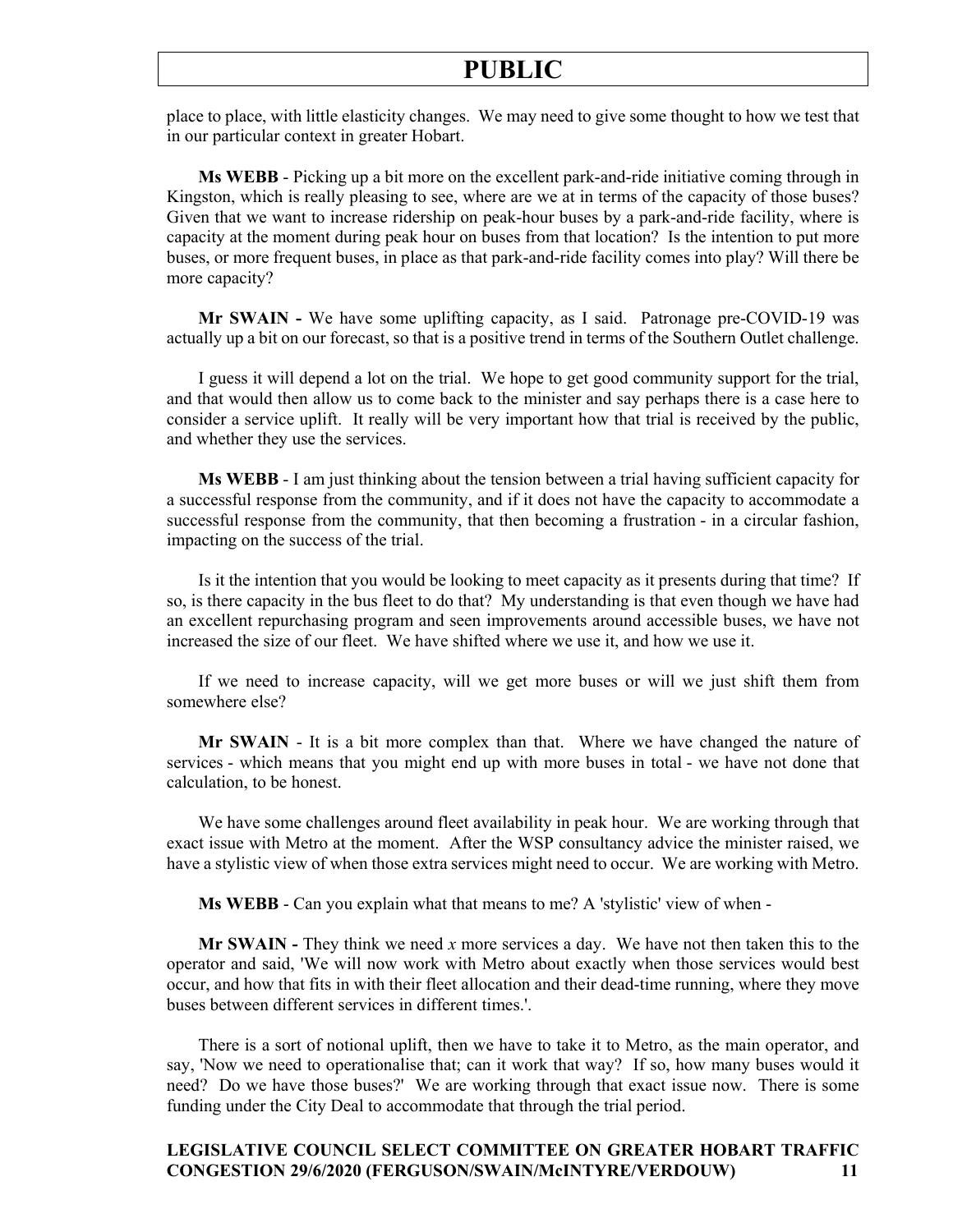**Mr FERGUSON** - Can I add to that, please, Chair? Ms Webb, that is a really fair question. We do not want to see demand exceeding supply, but if that scenario were to be played out, we would take that as a pretty good sign of success - that people had actually started to vote with their Greencard. I think that would be terrific.

As a general answer, we will always look to do what we can to operationalise extra capacity where the demand would call for that, and do our best to meet it. It would be marvellous if we saw the park-and-ride succeed in the way you have described, then pressure come back to Government and Metro to put on additional service.

**Ms WEBB** - And potentially purchase additional buses to provide that service?

**Mr FERGUSON** - Potentially, yes, of course. As you would be aware, we are doing a fleet replacement with 100 new buses. There is therefore some scope, I think, for Metro to consider its fleet management, but not an awful lot, because we did want it to actually replace redundant - or at least end-of-life - bus vehicles.

I am happy to provide the in principle answer that we would see that as a reasonable request of Government and Metro to fine-tune or make amendments to its service schedule, so that we could meet the demand that has obviously been evidenced by a successful park-and-ride at Firthside and Huntingfield. I think that would be a good problem to have as opposed to the wicked problems of congestion.

**Ms WEBB** - I absolutely agree with you, minister, that it would be a good problem to have. You just mentioned the City Deal a moment ago - does that have capacity to provide funding for additional public transport buses?

**Mr SWAIN -** We have discussed this particular aspect in detail through the working group the minister mentioned - the allocation of the \$20.8 million that is in the City Deal for Kingborough and have agreed that a portion of that money should be used for this trial and the costs associated with the trial, which could be bus leasing, for example, as well as other things like bus stop upgrades, about \$20 million, as well as some capital improvements in roads. There is money through the trial period for what we need to do.

**Mr FERGUSON** - I should add that it was wrong of me to only mention Metro. Of course the arrangements can be with a range of our public transport providers. But, like so many people, I am occasionally guilty of only mentioning Metro.

**Mr VALENTINE** - I have already read Mark Broadley's submission, which is submission No. 5. Mark used to work for the Hobart City Council. He is a traffic engineer who has some very interesting observations to make, which some would see as controversial if they're interested in softer options. One thing he brings out is to do with the strategic planning of whatever aspects of transport problems we have. It needs to be well founded, with benefit-cost analysis.

With respect to, say, the fifth lane and park-and-ride you are currently looking at, what work has been done to actually decide this is something that is likely to work, or has a fairly good chance of working? Because quite clearly the reason people don't get out of their cars is because they might be dropping their kids off at school or at childcare, and that childcare facility is somewhere off route where buses don't go.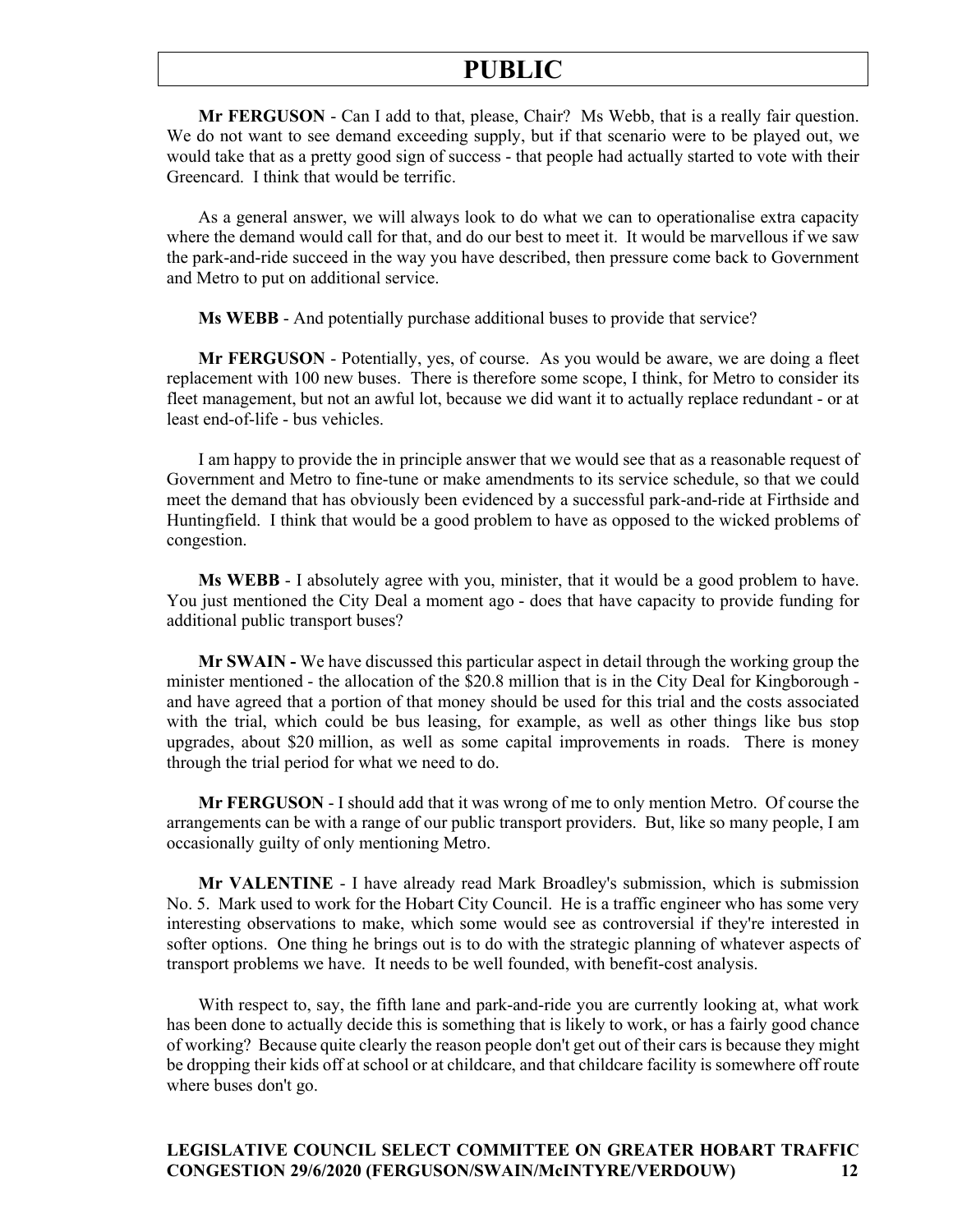I am interested to know what this has been based on, even with the City Deal. Is it being based on the squeaky wheel notion that people are screaming out for this and think it's going to work, as opposed to proper origin-destination surveys being done, and supported as a decision? Can you tell me what's actually been done to arrive at this trial of park-and-ride, and also the fifth lane on the outlet, as to why that should work - or are we just hoping it works?

**Mr FERGUSON** - Again, we'll both answer this question, but this is clearly a case of accepting that this Government has not proceeded with our investments on the basis that the only solution is an infrastructure solution.

In fact, we've been very clear that the solution needs to be multi-pronged and take some of the immediate operational decisions that we'll fine-tune to be able to provide some immediate assistance without infrastructure - but they are more operational - of course, right through to the longer strategic pieces.

Infrastructure is definitely part of that. I think there's an acceptance in both the Hobart transport solution document published by Government in 2018, certainly prior to the election, where we made our commitments around extra infrastructure - but also in the enablers that would ensure that. The danger is that you build the infrastructure and within two years you're back to where you were, because you haven't seen the operational improvements, the technological improvements, or the human decision-making changes.

To pick out your particular question on the fifth lane, it's a specific treatment that opens up capacity but for a specific cohort of road users, rather than just business as usual. In making that decision, it's about prioritising buses, emergency vehicles and vehicles with more than a single occupant. Again, I don't want to be whimsical about this, but we want people who are in their vehicle, perhaps travelling slower than they might like, to see that they could actually have an incentive to jump on the bus, or to fill up the car and qualify for the fifth lane.

**Mr VALENTINE** - I can see that, but I'm thinking there might be vehicles going up the road with three or four people - in fact a family - and, yes, they might get to town a little quicker, but at the end of the day, they have to go in different directions to where the bus might be terminating.

The chance of them actually getting on a bus and making a difference by taking the cars off the road might be quite low, because there's no childcare facilities at the nodes where they would park their car, leave their children and then get on a bus. That might be one way of dealing with it.

I was just interested to know what background work may have been done to actually arrive at the decision this is going to work, or is likely to work. A fair bit of money -

**Mr FERGUSON** - Again, I think the deputy secretary would be ideally placed to speak about the traffic solution document that was presented to the Government by State Growth**,** but I'll just pick up your earlier point. I think it's a valid point, and I'd ask you to perhaps go back to the notion that small differences actually can make quite a significant -

**Mr VALENTINE** - Softer options.

**Mr FERGUSON** - Yes, including this one. While the fifth lane may not be a solution for everyone, if it is able to provide even a 10 per cent improvement to traffic flow, you have actually sorted congestion for that arterial route.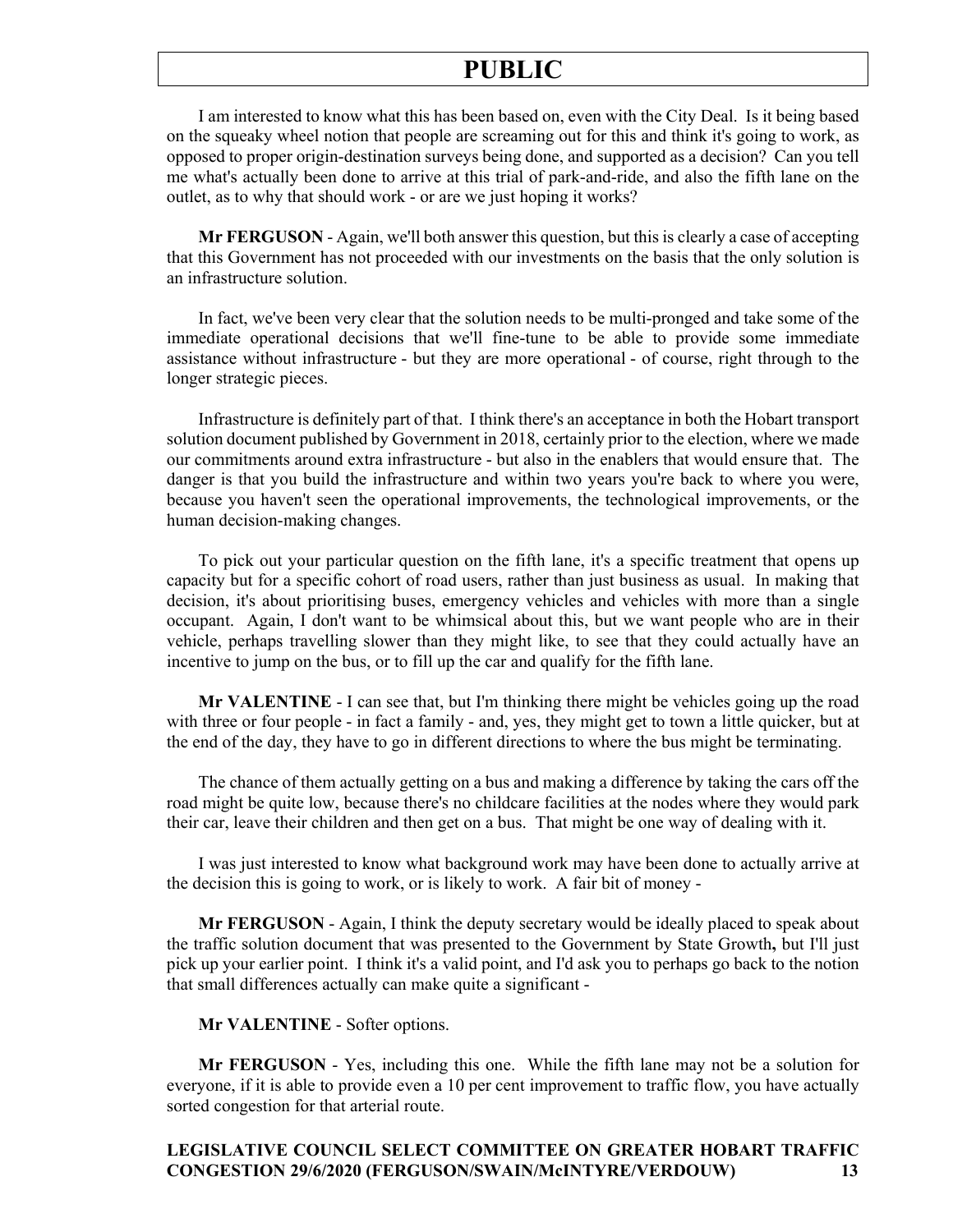For example, as regular users here in Hobart, I am sure everyone at the table knows that during school holidays it's noticeably different. It's only an 8 to 10 per cent difference in traffic volume, but it changes everything.

**Mr VALENTINE** - That was my next question.

**Mr FERGUSON** - I invite the Deputy Secretary, Mr Swain, to jump in and outline the nature of that advice, and the evidence behind it as well under the previous minister, Mr Hidding.

**Mr SWAIN** - That is the nub of the answer you are talking about. I think it's 700 to 800 vehicles we need to get to make a different choice during that peak-hour period. In terms of choice, about 30 per cent of households have children, so this comes up a lot: there is a cohort of people who don't have transport-mode discretion because of the nature of the transport task of their family.

That leaves 70 per cent who do not have children. I am sure many people in this room have been through the different phases with their kids. For me, grade 6 was the zenith of my diversified transport task where I had kids going in all different directions; as they get into high school, they might specialise down into one or two interests, and then as they get into years 11 and 12, they start to have their own mobility choices available to them.

It's not about getting everyone to change their behaviour: it's getting that cohort that is at the margin who can make a choice - and it is the margin which causes us problems during that peak period.

The department would certainly support good planning and forward thinking around transport planning, but benefit-cost ratio does have some challenges as a methodology. The BCR aggregates on the benefit side, like time savings, so it is a very good methodology if you are in Melbourne and you have millions of people moving on a road.

If you are in somewhere regional, you can have quite low benefit-cost ratio, because the benefit is low. However, it doesn't mean that that piece of infrastructure is adequate, because you may have terrible congestion for two hours twice a day, and for the rest of the day there isn't a lot of travel-time saving, but for those two hours - the critical hours of people getting to and from work there's a real problem, which doesn't typically show up in a benefit-cost ratio. So we don't generally use benefit-cost ratio, but we use it for very large projects like the Bridgewater Bridge.

I might just ask Denise McIntyre or Daniel Verdouw to add anything to this answer, but we have very much wanted to look at integrated solutions.

It's very difficult to get social licence and support for projects where you're taking something away, so the idea of taking a lane away on the Southern Outlet, even to give it to a transit lane, it's still not going to be as densely used as the adjacent lane - and at the extreme, if that lane is not fully used, you're going to have a lot of concern from people in the lane that is totally full, about the reallocation of that capacity to another class of user, even if we can all do the maths and say one bus-full is 40 to 50 cars that aren't on the road.

One way of dealing with that is to match a modal shift or actions to promote a modal shift, with capacity enhancement, so that we can effectively maintain the capacity available to motor vehicles,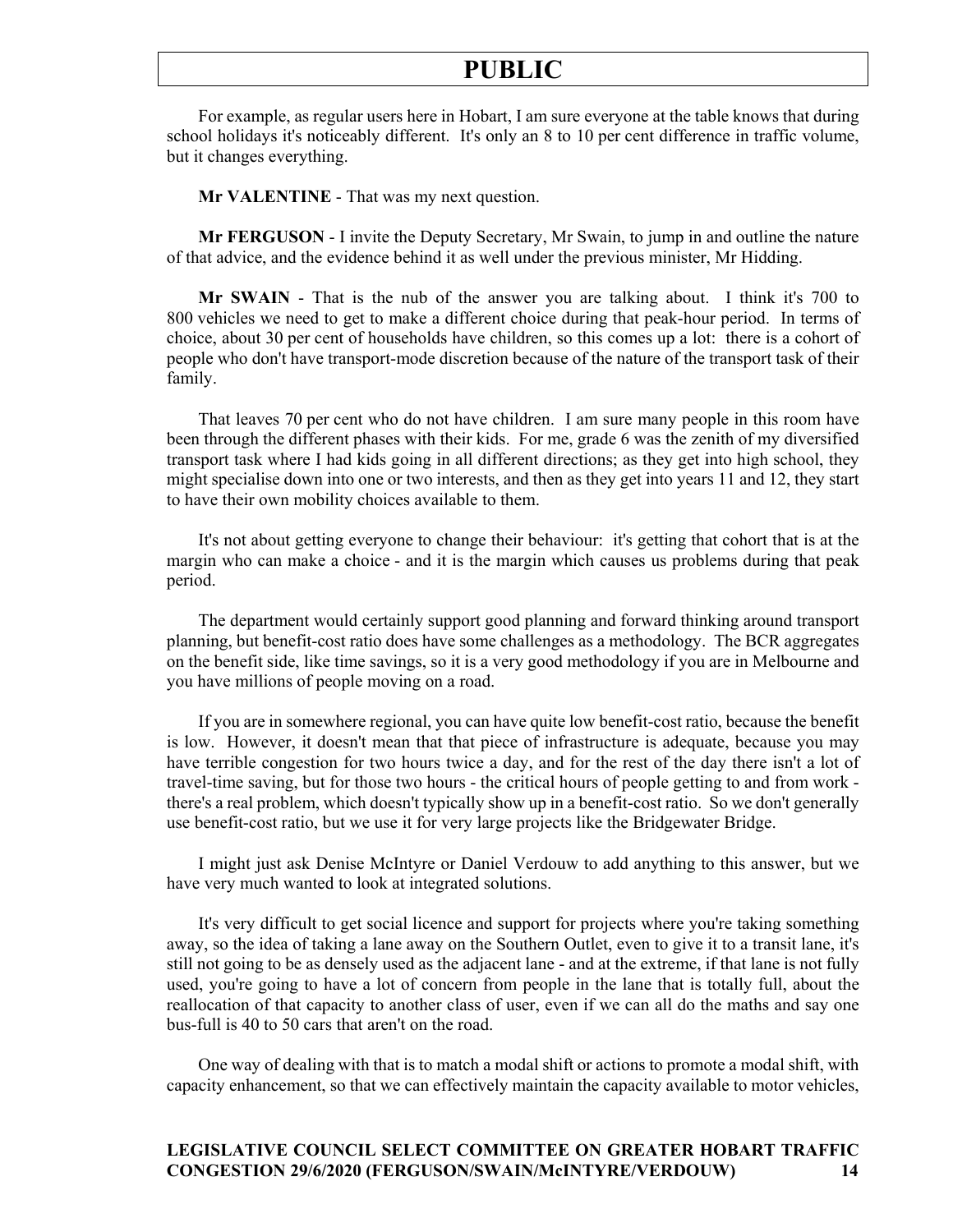but also add some capacity, and that's part of the thinking behind the fifth lane - that you'll have an additional capacity, of which some can then be made available to specific classes of users.

Denise, if you want to jump in on this one?

**Ms McINTYRE -** I think that's a reasonable summary of why, in the case of the Southern Outlet, we've gone for an additional lane, rather than repurposing the existing network.

We know we have population growth south of Hobart, so we are needing to manage changing a modal choice for people to remove some cars from the network, but also knowing that we need to manage the growth that is occurring as well.

**Mr VALENTINE** - I come back to the issue of childcare facilities and the like. Has any work been done to survey potential travellers using bus services as to why they're in their car - as to whether placing childcare facilities at those park-and-ride services might be a way to see them utilising bus services over their personal car, that sort of thing? Has that been done in support of what you're talking about? That's really what I'm trying to get at.

**Mr SWAIN** - I'm sorry if I missed the intent of your question. Yes, we are doing a lot of work in that regard, building on the data analysis we just touched on earlier that underpinned the initial 75 per cent move into town. Dan Verdouw would probably be best placed to talk to that.

**Mr VERDOW** - Yes, we've recently completed a greater Hobart travel demand survey. The data from that survey feeds into what we call our cube model, or four-step model, which basically plots out producers of traffic or movement, and attractors: production and attraction. That data helps us unpack why. So, it's not just who and where, it's why they travel.

We received that data in March, and we are looking to do a summary report over the next couple of months, with a more detailed report that unpacks some of those more detailed questions that you've raised probably early into the new year. The data itself is being fed into the model, which allows us to run those sorts of scenarios. If we were to put a park-and-ride there based on the surrounding land use, including things like child care, how would that be supported with those different land use models? We certainly do that work, yes.

**Mr VALENTINE** - It's comforting to hear that, because obviously it can make a big difference as to what you actually put in place. For instance, Huntingfield, which is notional at the moment people are working towards seeing extra housing going in there - the infrastructure around that area was one of the things we were debating in the House - people moving in and through that area.

Having some data to base those decisions on - what sort of people are likely to be buying there, what are their needs likely to be? - is very difficult to actually know up-front, but hearing that, I think that's comforting.

**Mr SWAIN** - One thing that hasn't come out in conversation, but is really quite important and we expect it to come out more strongly again in this travel survey - is that quite a lot of the commuting task for Hobart itself is of a relatively low distance. So, under 10 kilometres. I have forgotten the number offhand, but a surprisingly high proportion is under 5 kilometres and 3 kilometres, respectively.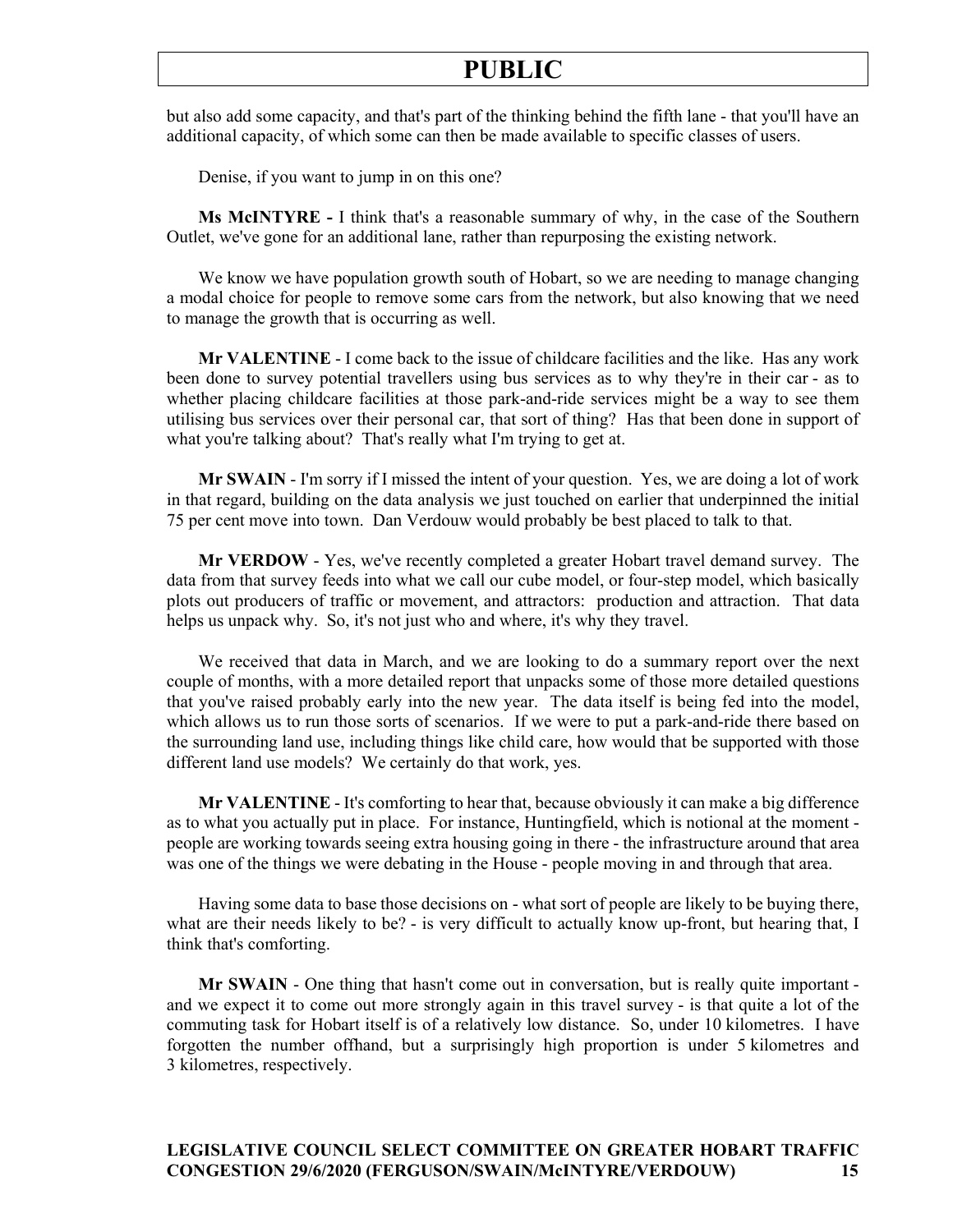That's an example where, as we've gone through the officer-level work framing advice for the minister over the last year or so, we're getting increasingly interested in completing the cycling pathway in and around greater Hobart, and also dealing with any major pedestrian restrictions.

An example of this might be coming off Linear Park in South Hobart, coming down Collins Street, making sure there's good access for pedestrians and cyclists through that pathway. That's an example of where the data are actually guiding the evolution of the work under the City Deal.

**Mr VALENTINE** - Given that school traffic is quite a significant problem - and they say 10 per cent less when school is out - what work is being done with schools to improve how students get to those schools? Is there any work the Government is doing to have a conversation with schools about how they can improve student travel?

**Mr SWAIN** - The bus procurement project I talked about before involved very deep liaison with schools. So, basically every school was talked to through that process about their travel task, and that's given us a foundation. Again, through that process we're talking more regularly and probably in more detail with Education than we have for a while.

We know there are some particular challenging spots. Taroona is one of the best known ones, which if you look at from a transport point of view, is not where you would put a school - at the end of a windy arterial.

COVID-19 has been very interesting in this regard, because it has changed that transport task again, and perhaps in the short term it may change some attitudes towards school transport. Maybe people are a little nervous about putting their kids on buses in the short term.

**Ms WEBB** - Quite frankly though, if there is no space on those buses, you are going to have to provide more buses if you want more Taroona kids to catch them.

**Mr SWAIN -** I would say, and we have looked into this, there has never been a death on a bus of a school child. Buses are the safest mode of transport for kids; the only injuries that have ever occurred are at bus stops with a bus reversing or something like that. There is a question about whether it will remain okay to have kids standing on buses, which is something we are actively working through with Metro, to see if there is any better allocation of their fleet.

In the context that they are buying a bigger fleet and have some decisions to make about when they retire their existing fleet; they can increase their fleet a bit, but they are with buses that are coming towards the end of their life.

We can buy a little bit more capacity by their decisions around fleet management, but it is limited.

**CHAIR** - One thing that has not been raised in hearings, but has been raised with me. When you are travelling up the Southern Outlet - and as you have said, now you have synchronised the lights up there, it is a much better trip - if there is an accident going up the Southern Outlet on this side going up the steep hill, once you get on that road, you are stuck in that traffic.

Would it be possible to get some sort of signage on Sandy Bay Road - although you probably would not want to direct traffic down Sandy Bay Road - to let people know there is an accident up there so you could direct people down the old Huon Highway or down Sandy Bay Road?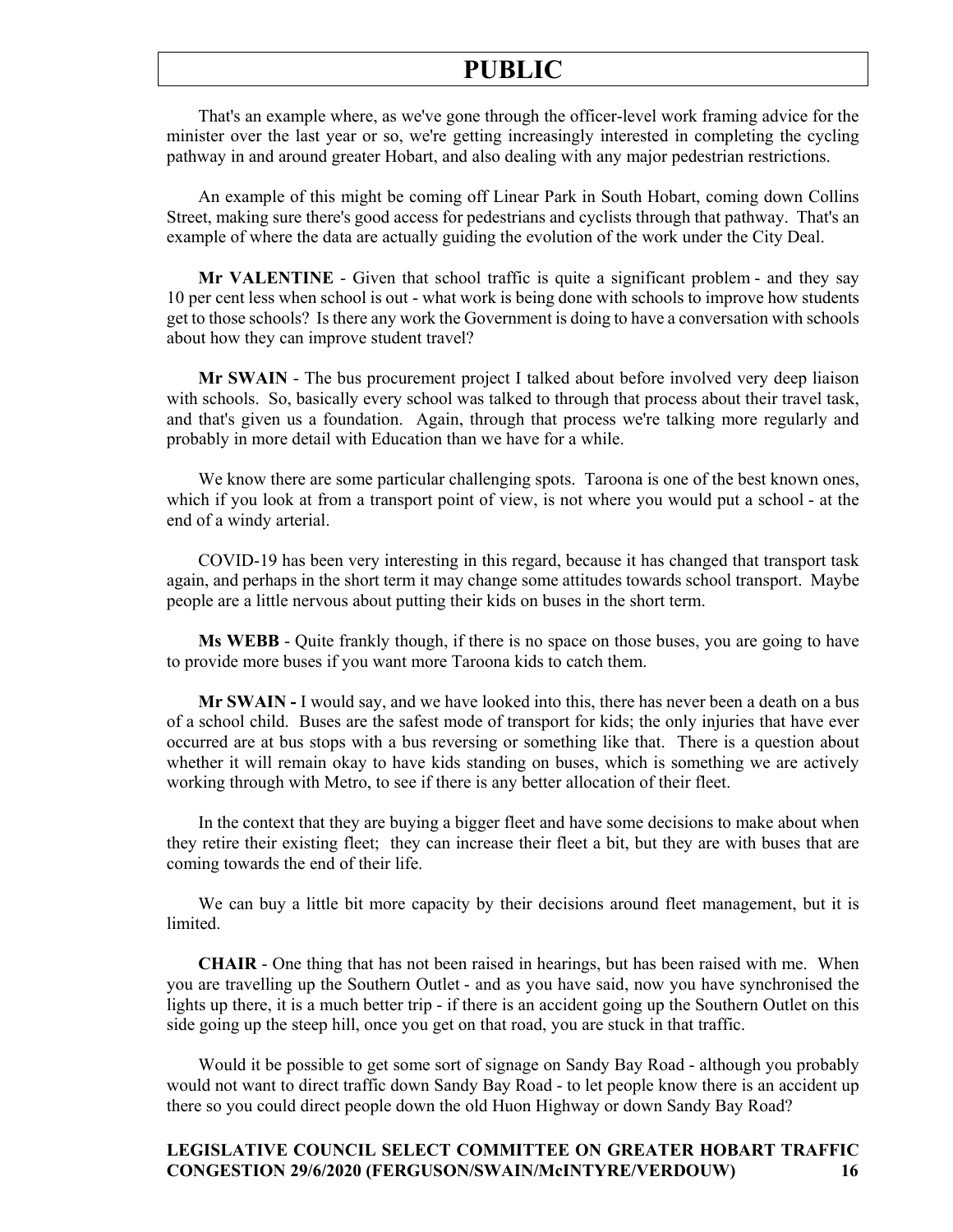Once that traffic banks up there, it goes right through here, and affects traffic right down to the bottom end of Hobart. Once you are going up there, you are in it, but if you could direct traffic down the old Huon Highway where you can actually come back down into the Kingston and southern areas? As it is now, you don't know.

**Mr FERGUSON** - Chair, in other big cities you see signage of that nature, so the question is very welcome, because it is exactly what we are about to do. I might ask Mr Verdouw to give you an update on that project so that we can provide real-time advice to motorists about what to expect, and actually provide them with the opportunity to make different decisions if they were aware of a slow-down or an incident on the route they were intending to take.

**CHAIR** - At present, you are there and you are locked in. If it had 'Divert to the Huon Highway', it would be better.

**Mr FERGUSON** - That is exactly what we are going to do. We have a project underway or are about to have.

**Mr VERDOUW -** As the minister alluded to, we are currently planning what we calling the On Road Traveller Information System - OTIS - project -. That is utilising the Bluetooth procedures I talked about before around the CBD, but they also trail out down the Southern Outlet to the east and the north of the city as well. Using that information, we can track movements including, importantly, when incidents occur on the Southern Outlet. For example, we use that information now to deploy things like the tow trucks which the minister alluded to before that are currently operating, including on the Southern Outlet.

With those signs, I think we are currently proposing up to 13 sites across the greater Hobart network. We are going through the planning stages of those at the moment. The hope and plan is that at least 13 will be in place within the next 12 months.

Just to pick up your point on the Southern Outlet, we identified some key locations at the Huon/Southern Outlet junction, Huon Channel junction and the Kingston side of the Southern Outlet junction. I think three locations are currently forecast for that area, which will give information to travellers coming up the Huon, the Channel or from the Kingston side. Where there is no incident, it will just show travel time. For example, to the CBD it will take you 10 minutes, to the airport 20 minutes. It will give you that real-time information as to how long it is taking.

**CHAIR** - The same as you see on the mainland in Sydney.

**Mr FERGUSON** - Only better, I think, because we are doing a more modern application, aren't we?

**Mr VERDOUW -** Absolutely, including incidents. If there is an incident on the Southern Outlet, as you alluded to, Chair, it will notify you. For example, 'Incident on Southern Outlet, Olinda Grove, please take Channel Highway, Sandy Bay Road, or Old Huon Road'. It will provide an alternative as well as providing alternative travel times. We track and map on those routes as well. You will be able to give a real-time analysis on how long it will take to take that alternative route. It will be great. It gets to that part of that evolution of Hobart as -

**CHAIR -** Coming out of the city, though -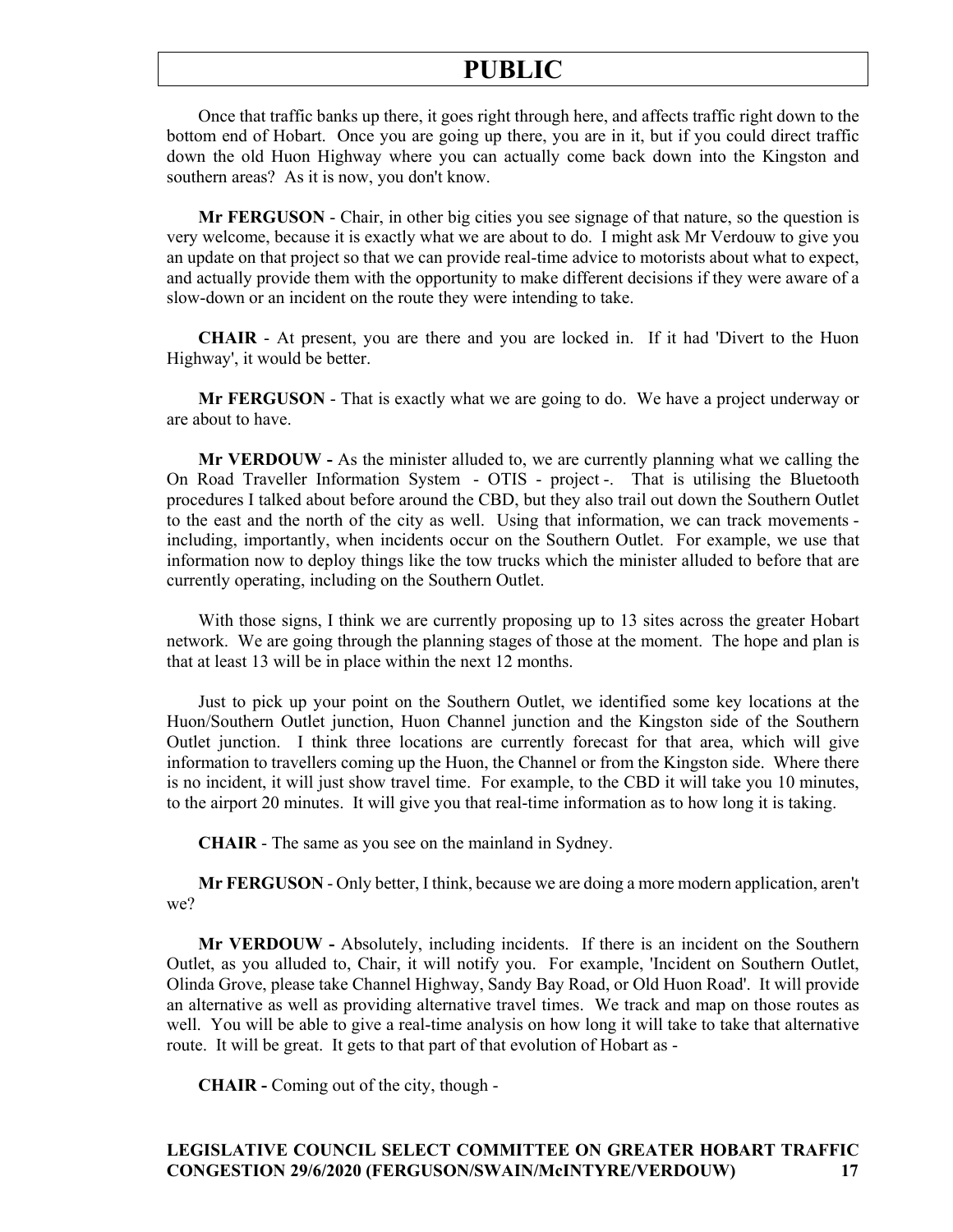**Mr VERDOUW -** Coming out of the city, there are locations on Davey Street. There is a plan for just to the north of Sandy Bay Road at this stage. All in the planning stage, all needs to go through that detailed analysis. We have plans on Davey Street as well - yes, that is correct.

**Ms WEBB** - I just want to pick up on some questions from the member for Hobart earlier around the assessment and ranking of projects and how decisions are made. It touches on points of reference, I think, around strategic planning processes between different levels of government. I acknowledge and agree with the comments in the submission and also in your opening statements, minister, in that acting on best evidence and advice is obviously the way we want to proceed here.

As a committee, we are hearing many and varied ideas. You would have heard all these many times over many years. The question is, how do you narrow down to the set of ideas that get progressed? I thought you may like to take the opportunity, if you could, to speak in a bit more detail about, for example, the list of initiatives in the City Deal that are being progressed with funding under that over the next little while, or the list of initiatives you provided as an attachment to your submission. How were they arrived at? What was the process in ranking and assessment that delivered those as the best indicated ways forward, given the opportunity presented? Perhaps you could touch on, for example, something that was discarded because of that process of ranking and assessment across different projects.

**Mr FERGUSON** - Thank you for the question; it is a very reasonable one on how investment decisions are made. In the end any investment decision made by government is a political one, in that it needs to be discussed, advocated for by a department to its minister, advocated then to a budget committee process or a Cabinet meeting, and ultimately, potentially to decide whether the state is prepared to coinvest in such a way that it is attempting to gain some federal matching support. When I say political decisions, I do not mean party political, I mean: can this be a budget priority for this government at this point in time? That is the general view.

As you have acknowledged in your question, we specifically have the short-, medium- and long-term covered here. I think that is one of the reasons we having this inquiry, one of the reasons we are having congestion issues in Hobart right now. Not that there aren't congestion issues in other places around Tasmania at certain times and certain locations, but the planning hasn't been done prior to the population growth and economic activity we saw really materialise and manifest in 2016. We are trying to deal with the here and now, with the immediate responses. Our Hobart transport solution lines up really well, for example, with Hobart City Council's and the RACT's future visions as well. I think we are very well aligned. That has given a lot of strength to this Government, including under previous ministers, to then go and fashion a special set of initiatives in the City Deal that was agreed to by all three levels of government.

**Mr SWAIN -** We have a classification of roads; we look at the volumes and primary use of the road. That translates increasingly through corridor plans into a 10-year-plus view which is then brought to the government of the day. Denise is probably the best person to talk through that planning process because that is her core job.

**Ms McINTYRE -** Obviously from a state perspective, we have, as the deputy secretary has said, a hierarchy of roads. We look at the level of service and the standard we expect over different levels of roads. We go through a process of identifying where the gaps might be once we've identified an area we need to concentrate on and we've identified that there are some issues. We go through a corridor study process. That's usually a wide consultative process. We involve the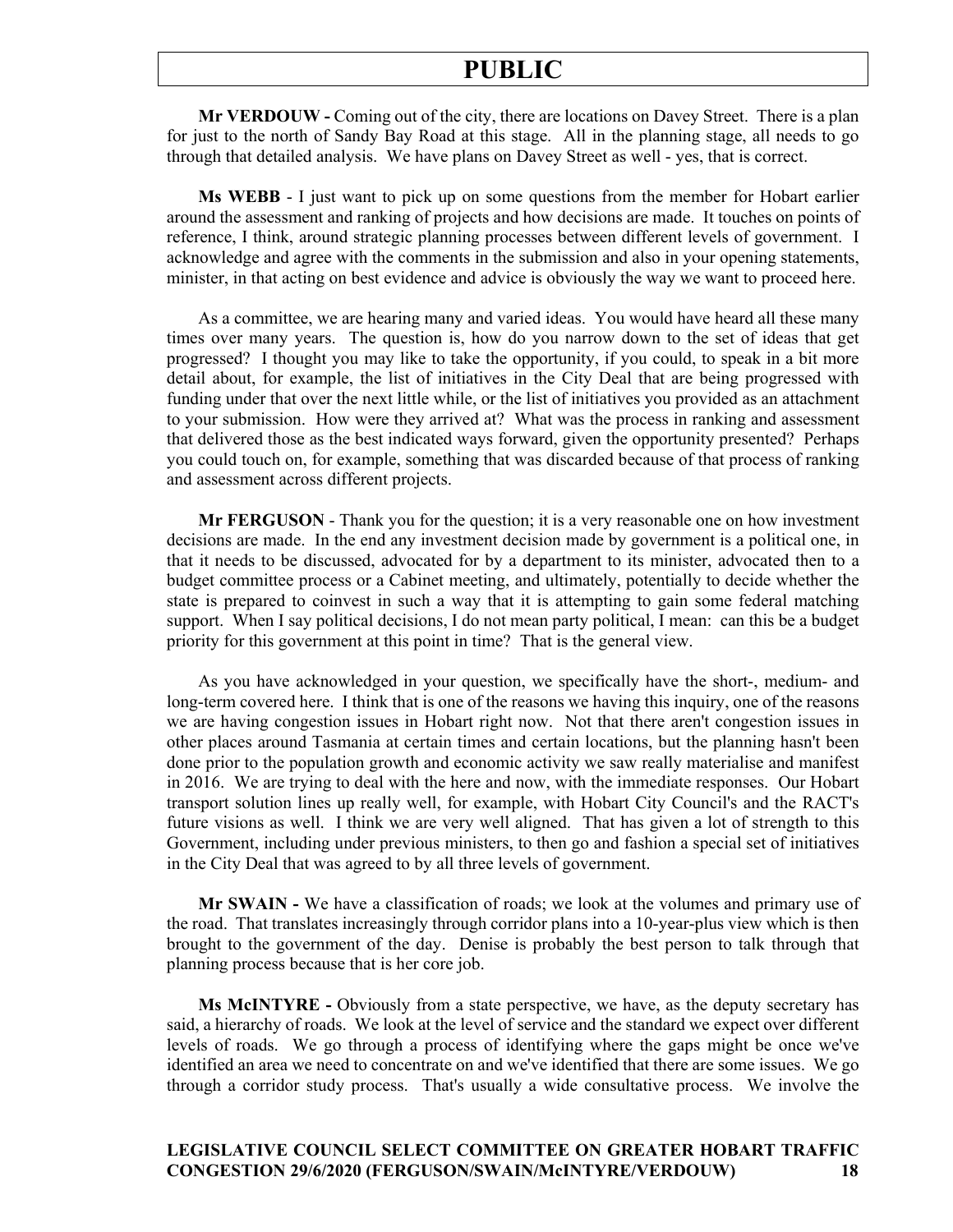community, get feedback and so on. We go through a process of identifying what the priorities should be, and then we feed that into our investment program priorities.

What you see with projects like the City Deal is probably a range of projects that have been identified over a period of time. They have all come together. It's a continual identification process, development of strategy and feeding into an investment program.

**Mr FERGUSON** - I think that's a very salient point. I wish I'd been smart enough to think of it before you did, Denise. That's actually very wise because -

**Ms Webb** - It's her job.

**Mr FERGUSON** - Exactly.

You can't know everything but the corridor studies are really important here because the corridor study is a public process, it's evidence-based, it's informed by experts. Ultimately they're shared and they're published. It identifies projects that have been identified as needed, just not absolutely right now. However, governments need to start thinking about preparing for that work later on down the track.

It's been one of the weakness of the past, but I think we're getting better at it. We have corridor studies happening right around the state. Already we're able to point to projects. The Tasman Highway would probably be one of the better examples where you have significant investment now going into that as a result of work that's been done. We have corridor studies for Channel Highway, West Tamar Highway, Huon Highway, all around the state.

To answer your question, Ms Webb, when you publish a corridor study, people might read it and think, 'Fantastic, we're going to get all this work done'. It's really about that medium-term planning over the next 10 years so that the pipeline of works can be planned for. Ultimately governments of the day may well decide they can now fund one. There might be a jobs output that's being sought there or a commuter relief output that's being sought there. It might be something that's been pushed particularly hard by the local council.

**Mr VALENTINE** - On the corridor studies, I was involved with the Southern Tasmanian Land Use Strategy. The first for 30 years. Urban growth corridors were considered in that and set. They have become part of legislation, basically, statutory documents. Is the Government keen to support what those corridor studies or urban growth corridors are actually espousing, because it's always under attack? You'll have a developer that owns some land either side of the corridor and they want to develop in the corridor. The local council might say, 'Well, you can't or you can't do more than a certain density'.

Do we have the gumption to stick to these things? They're there for a purpose. They've been designed. I'd be interested to know what the Government's attitude is to it or whether you simply think it evolves over time and gets eroded?

**CHAIR** - Can I interrupt here? The minister has to be gone by 12.25 p.m. so we need to be pretty quick with our questions.

**Mr SWAIN -** I better do a short answer, then.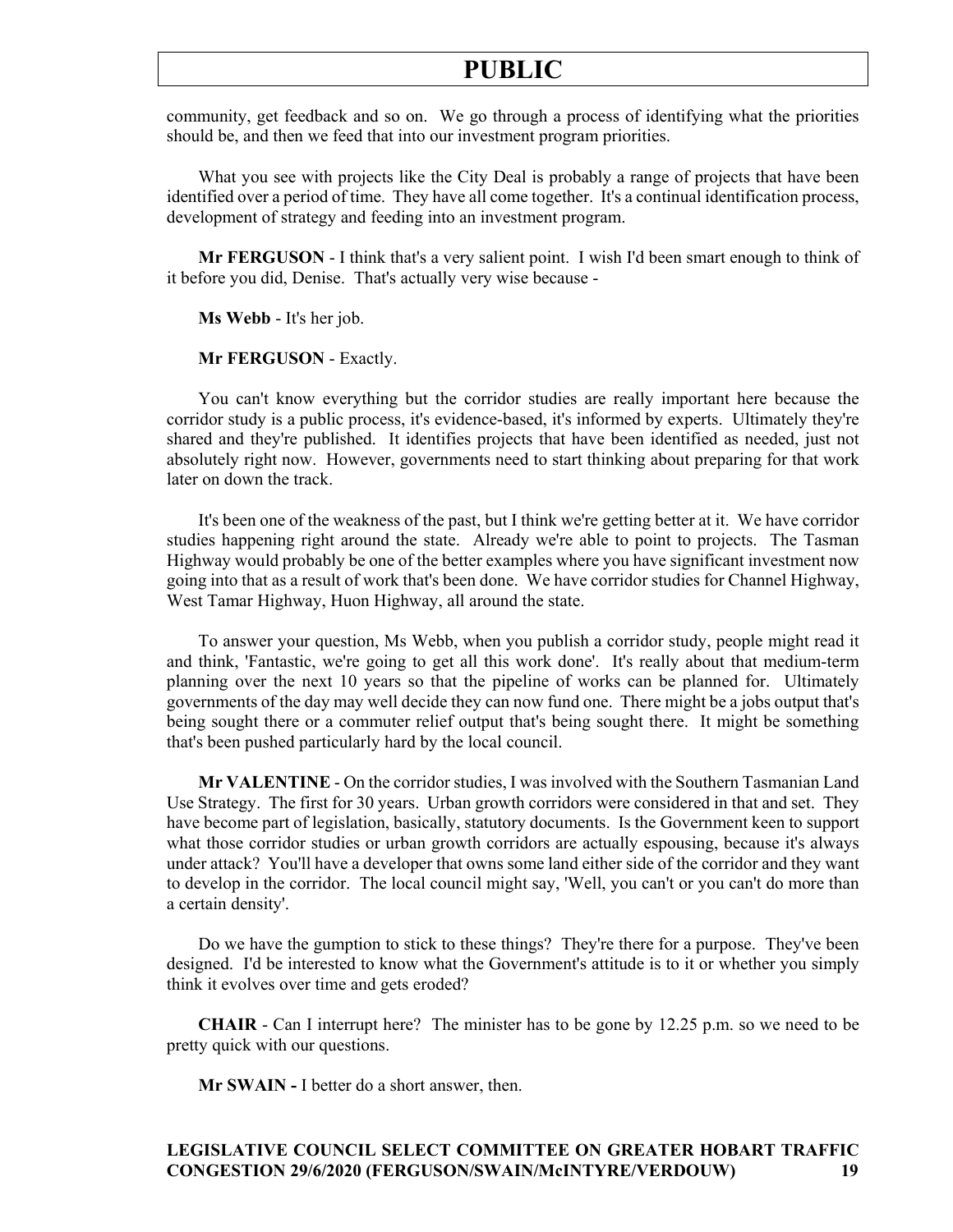In the south that's one of the advantages of the City Deal. In the steering committee the minister referred to, the Transport and Housing Steering Committee, we are bringing together the elements that need to be considered together. At the corridor planning level, we would always be working with the local council. We have those planning responsibilities to factor in the aspirations of the community. We would generally look at transport as enabling. It's the tail, not the dog. The dog is the community and its economic aspirations and social aspirations.

The City Deal is probably going to a different level, where we're bringing that housing, planning and transport thinking together in one place - with, in the south, the four GMs and ourselves, and the housing people, and the state Government. That's very useful.

In terms of your question around growth boundaries, I know the Regional Land Use Strategy is overdue for review. I am going to a departmental steering committee that's looking at planning and that particular issue. I know Justice is very keen to progress that work. There is supporting work that will happen to the City Deal around precinct planning for Hobart initially and then Glenorchy and also Kingborough that would also be an essential input into that regional land use.

With your background, honourable member, you would understand council dynamics better than me. I think it's always challenging for council dealing with some of the developer pressures. My personal view is there's both a planning element to that and there's also probably a relative price view. There are things you can do to enable densification to happen, which aren't just planning-related. For example, if you weaken the link between parking and urban infill, you can get some more densification. That's not a planning restriction; it's more of a planning enabler.

**Mr VALENTINE** - I guess I was looking at the fact that if you set corridors, you're never going to achieve anything if you keep eroding them. That was my statement, but I've interrupted.

**Mr FERGUSON** - To help the committee and our time frames, I might offer to take the question on notice, because I can provide some further feedback from the Greater Hobart Act work as well.

**Ms WEBB** - Thank you. In light of whether we're planning to solve the issues we have now, or look ahead and anticipate what's to come and meet those needs, what is our goal? What is our expected outcome from the current set of initiatives? Can you give some sort of specific indication around what we expect that to deliver to us in terms of a measurable change or a measurable outcome?

**Mr FERGUSON** - We want to support commuters to be able to get to where they need to be, whether it's work or education, without undue frustration. No-one is saying it will always be as quick as a quiet day outside of peak hour. We want to ensure that the efficiency of our transport network is maintained. It has been under real pressure because demand has been meeting capacity.

We also want to help businesses get their goods to market, and we want our roads and infrastructure to be safe. Not just for road users, but also for pedestrians and active transport users as well.

An example of a measure of success will be whether we actually increase our public transport usage, and we have an objective to achieve that. It's actually listed there as a key performance indicator in the Hobart City Deal, and reducing single-occupancy commutes is another. It's those kinds of -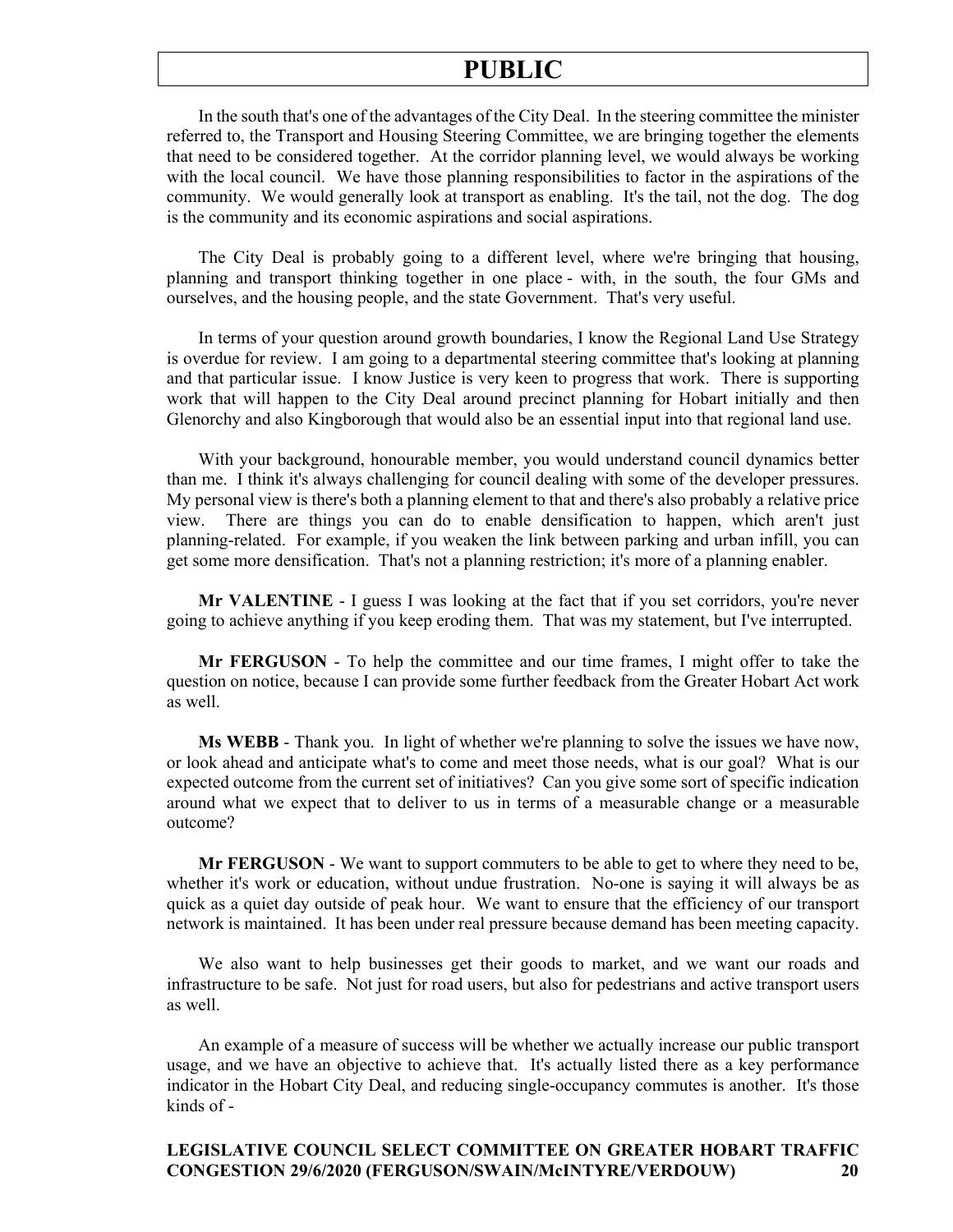**Ms WEBB** - Is there a figure put to that? Sorry minister, I was looking at the City Deal and I didn't see -

**Mr FERGUSON** - So, in greater Hobart, we want to increase passenger transport commuters from 6 per cent to 10 per cent. There's an example of what we're seeking to do.

We have to think long term. We have to act in the immediate term, but also think long term. But there's also a modesty that must be implicit here as well, in that we don't actually know necessarily what the environment will be like in 10 years - whether, for example, technological change is going to change the way in which people expect to be able to use their infrastructure.

This committee was established before COVID-19, and yet the pandemic has fundamentally changed the way in which people are going to work right now, today, even with restrictions somewhat lifted.

With autonomous vehicles and continuing ability for people to use more innovative ways of transport, we don't know absolutely what the future holds.

We're working out our infrastructure priorities in the time frames I have outlined - knowing as well that whoever is in my job in 10 years time might well be looking at a whole range of different scenarios that they need to contemplate.

For the here and now, we need to take pressure off our network. That involves technology, which Mr Verdouw has talked about. It involves capacity and infrastructure, which I've been talking a lot about. It also involves service provision, so that people can make decisions differently. We do want to see some mode shift and a greater uptake of public transport. I don't think we should be self-critical, by the way, of Tasmania or Tasmanians. It is a function of our society that we live in low-density residential suburbs, that we are a decentralised state. We are the most decentralised state in the country. Our capital city has the smallest share of population of any of the states.

People love the motor car - I am one of them - and people like to be able to be somewhat independent in getting where they want to go. But as the city's demands have met the network capacity, we have to do things differently. We want to do things differently and we want to provide people with incentives to be able to make choices that help them get to where they want to go, but also make it better for everybody else.

**Ms WEBB** - Perhaps on notice then: other than the increase in public transport usage which you mentioned moving up to 10 per cent, are there any other data points you are looking at in terms of outcomes or goals to be achieved, like current initiatives? Perhaps provide those to the committee at another time.

**Mr FERGUSON** - I will take the member's question on notice.

I will just give you another one quickly, which is to reduce single-occupant commutes from 62.8 per cent to 50 per cent by 2030. It is another longer term key performance indicator. I will take it on notice and give you some others.

**Ms WEBB** - Thank you.